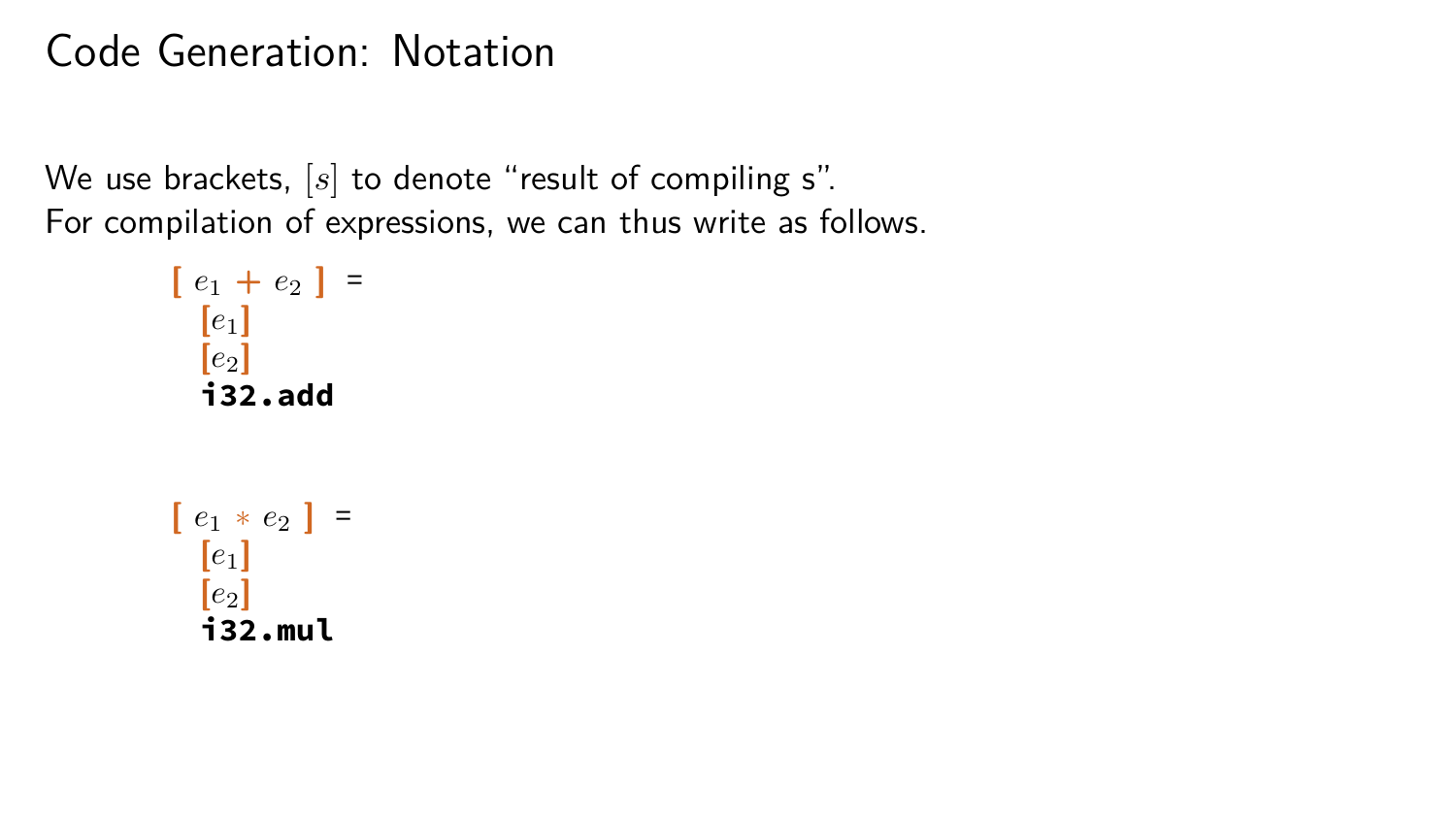# Sequential Composition

How to compile statement sequence?

*s*1; *s*2; *. . .* ; *s<sup>N</sup>*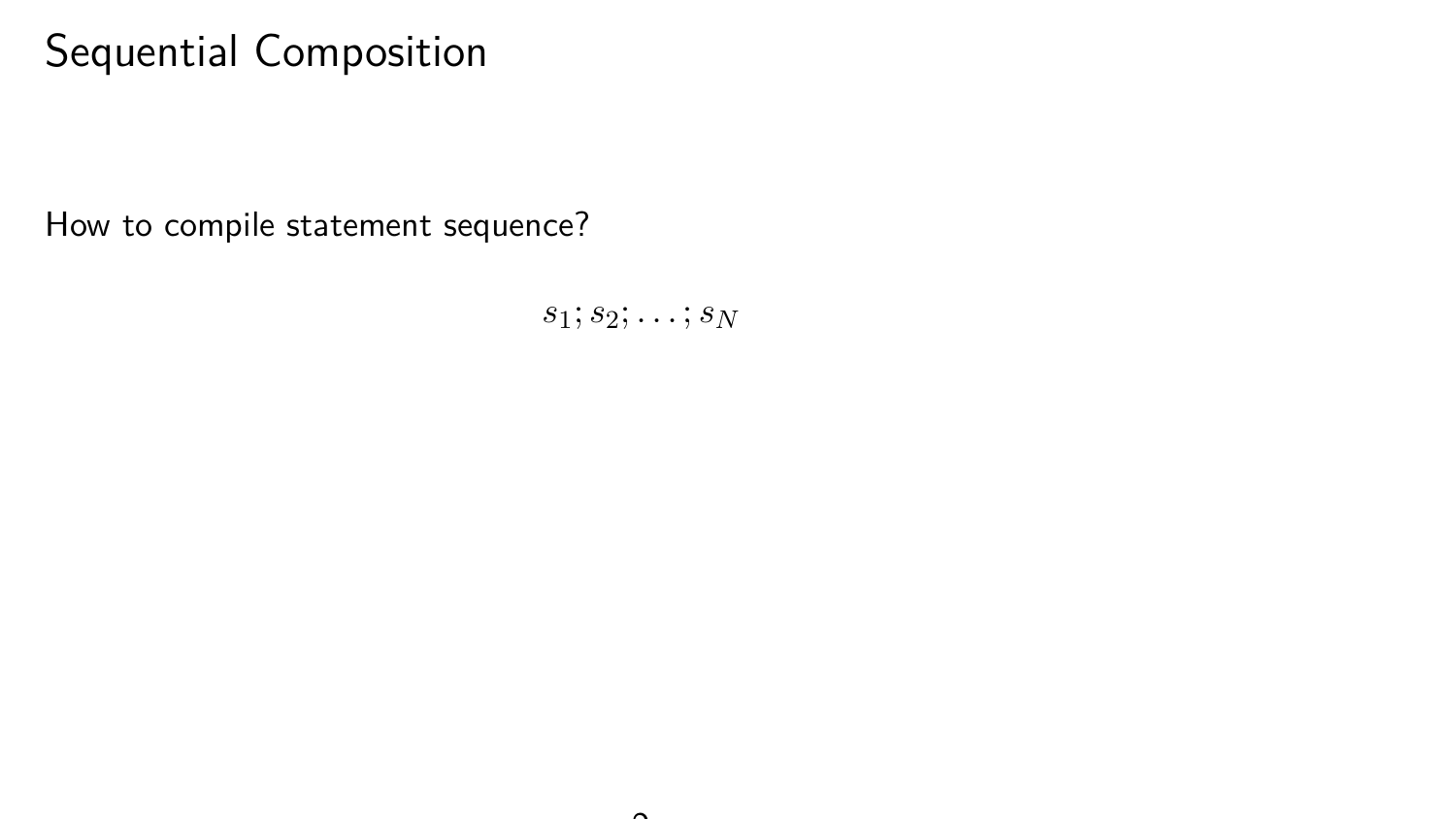# Sequential Composition

How to compile statement sequence?

*s*1; *s*2; *. . .* ; *s<sup>N</sup>*

Solution: concatenate bytecodes for each statement:

$$
\begin{bmatrix} s_1; s_2; \dots; s_N \end{bmatrix} = \begin{bmatrix} s_1 \\ s_2 \end{bmatrix}
$$

$$
\begin{bmatrix} \dots \\ \dots \\ \dots \\ \dots \end{bmatrix}
$$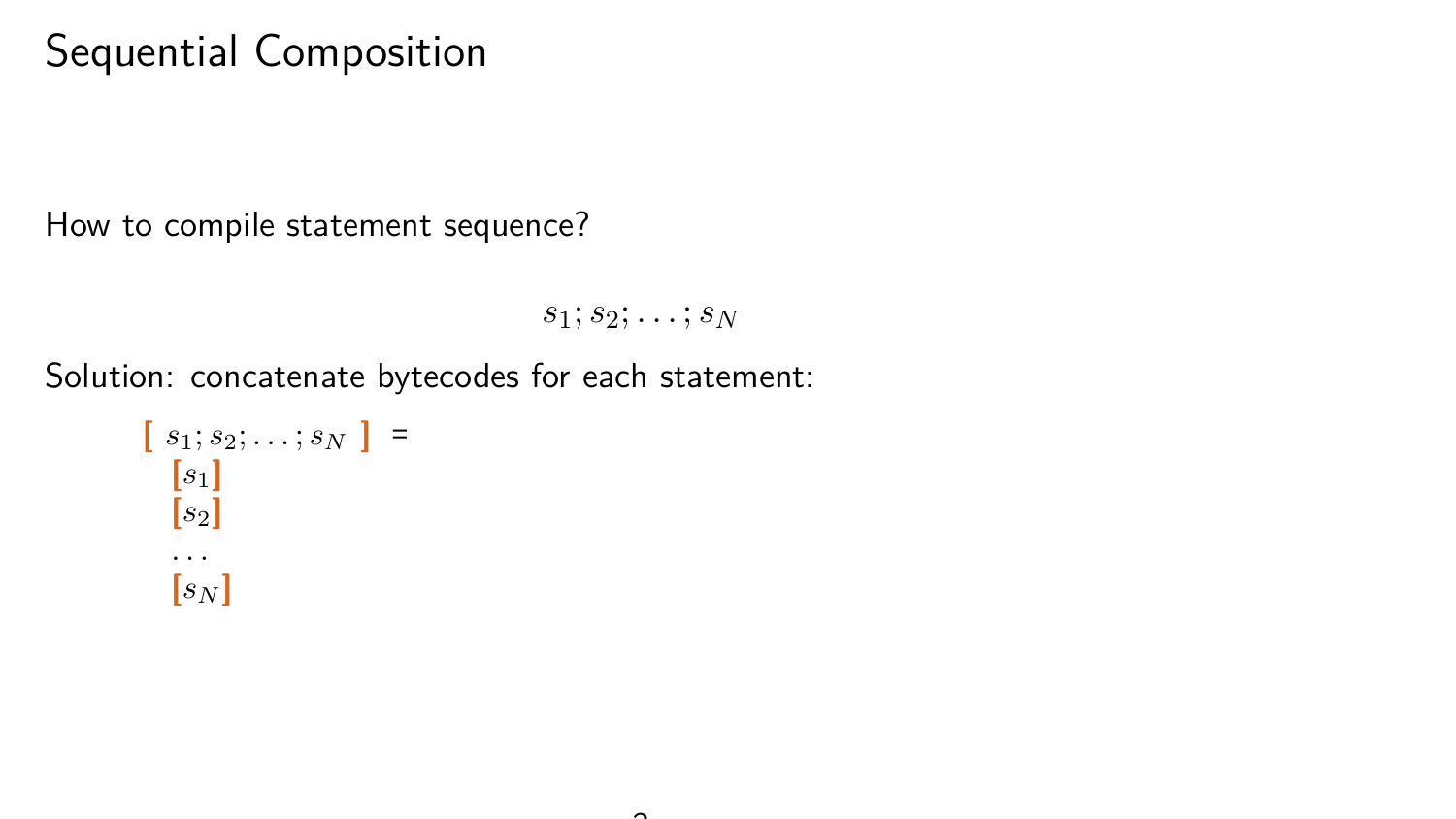### Same Thing in Scala-Like Notation

```
def compileStmt(e: Stmt): List[Bytecode] = e match {
 ...
 case Sequence(sts) =>
   for \{ st \leftarrow sts;bcode <- compileStmt(st)
   } yield bcode
 ...
}
```
In other words, the case of sequence returns flatMap with recursive call:

```
...
case Sequence(sts) => sts.flatMap(compileStmt)
...
```
In practice, concatenating lots of lists is inefficient. We can use e.g. imperative append.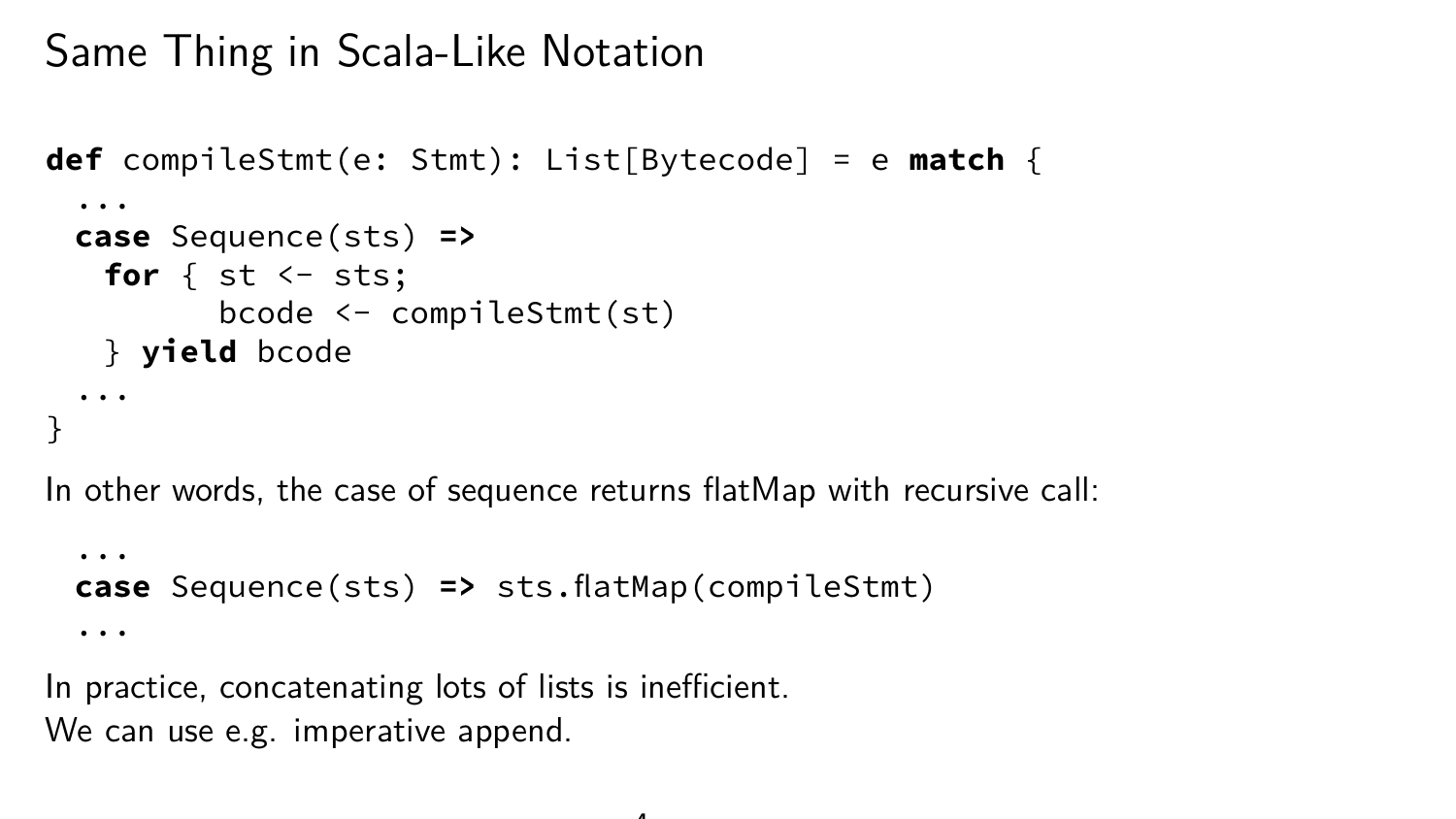# Compiling Control: Example

```
int count(int counter,
          int to,
          int step) {  
 int sum = 0:
 do {
  counter = counter + step;
  sum = sum + counter;\} while (counter < to);
 return sum; }
```
#### We need to see how to:

- translate boolean expressions
- generate jumps for control

(func \$func0 (param \$var0 i32) (param \$var1 i32) (param \$var2 i32) (result i32) (local \$var3 i32) i32.const 0 set\_local \$var3 loop \$label0 get\_local \$var3 get\_local \$var0 get\_local \$var2 i32.add tee\_local \$var0 i32.add set\_local \$var3 get\_local \$var0 get\_local \$var1 i32.lt\_s br\_if \$label0 end \$label0 get local \$var3 )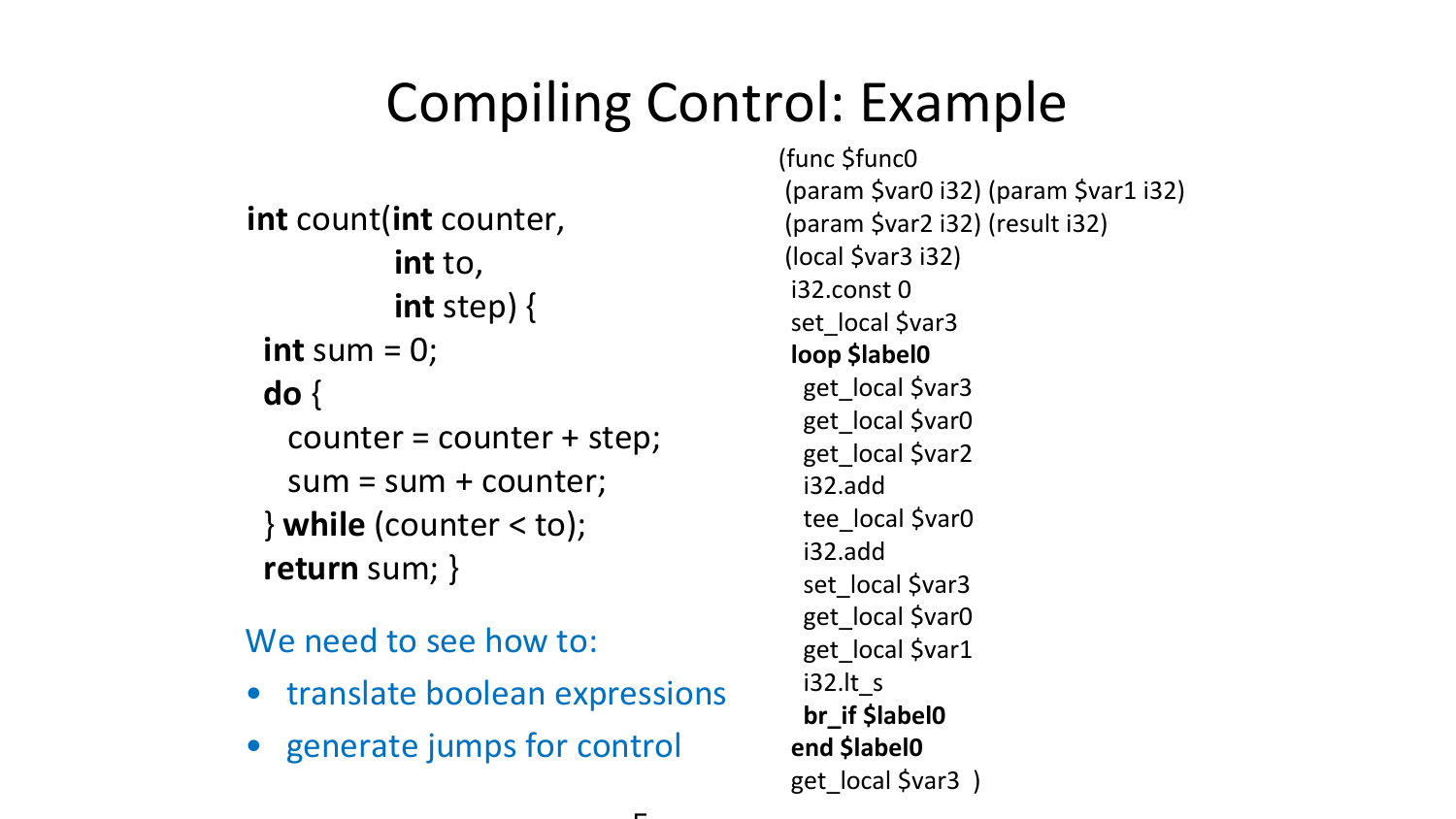# Representing Booleans

"All comparison operators yield 32-bit integer results with 1 representing true and 0 representing false." – WebAssembly spec Our generated code uses 32 bit int to represent boolean values in: local variables, parameters, and intermediate stack values.

1, representing true

0, representing false

i32.eq: sign-agnostic compare equal

i32.ne: sign-agnostic compare unequal

i32.lt s: signed less than

i32.le s: signed less than or equal

i32.gt s: signed greater than

i32.ge s: signed greater than or equal

i32.eqz: compare equal to zero (return 1 if operand is zero, 0 otherwise) // not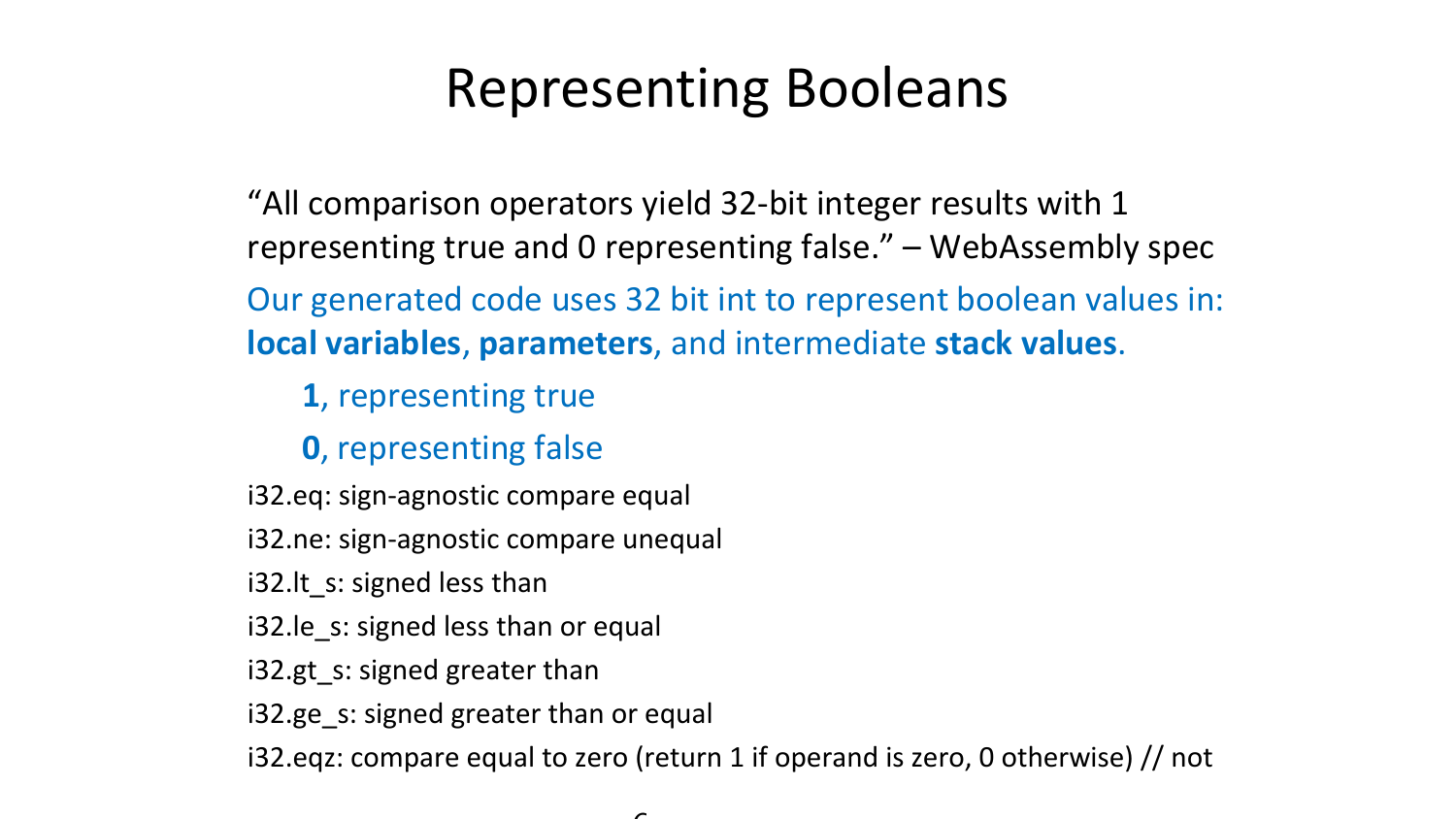# Truth Values for Relations: Example

 $\overline{\phantom{0}}$ 

```
int test(int x, int y){
 return (x < y);
}
```
(func \$func0 (param \$var0 i32) (param \$var1 i32) (result i32)

get\_local \$var0 get\_local \$var1 i32.lt\_s )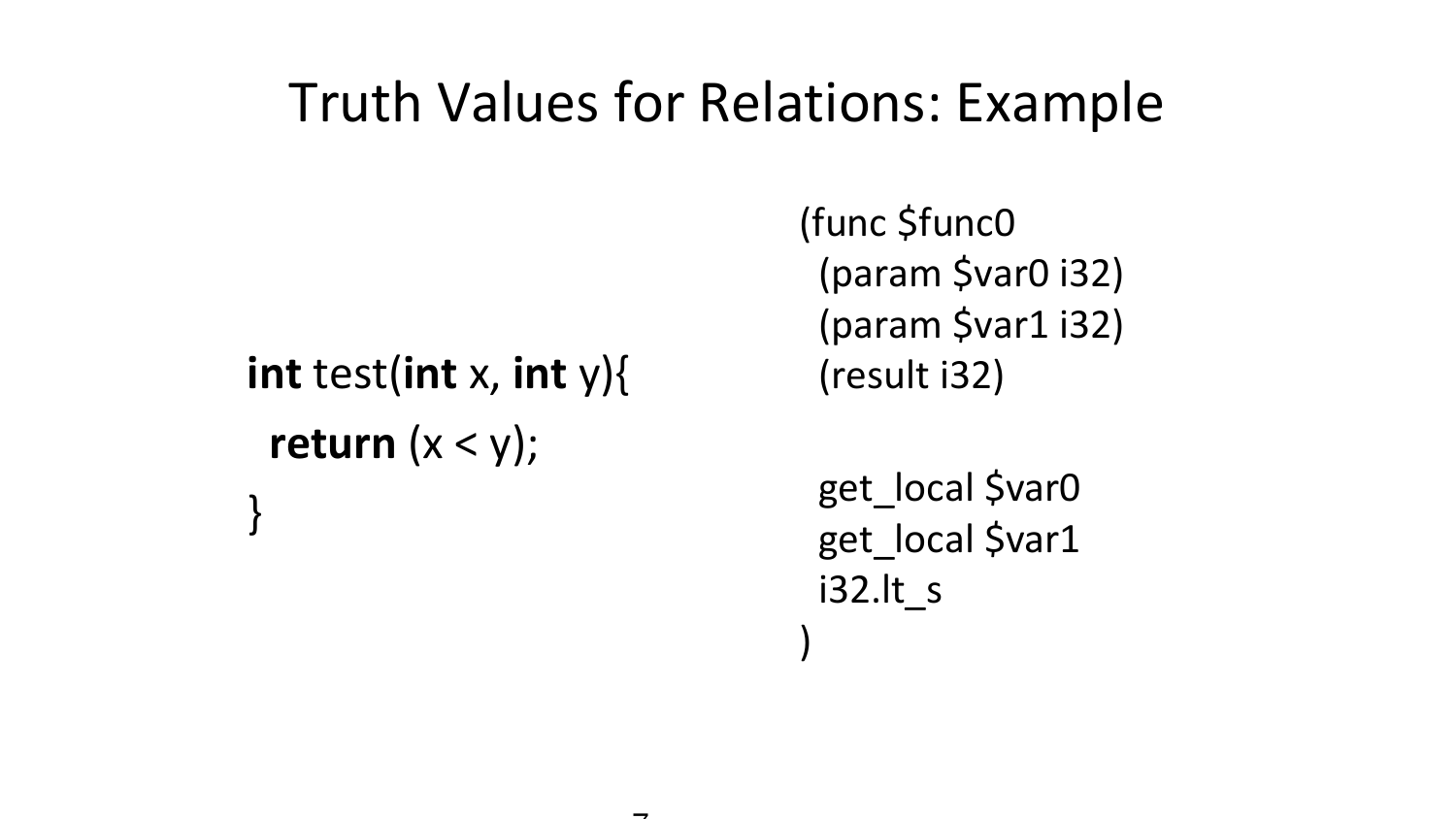Comparisons, Conditionals, Scoped Labels int fun(int x, int y){ int res  $= 0$ : if  $(x < v)$  { res =  $(v / x)$ ;  $\}$  else res =  $(x / y)$ ; return res+x+y; }

(local \$var2 i32) block \$label1 block \$label0 get\_local \$var0 get\_local \$var1 i32.ge\_s br if \$label0 // to else branch get\_local \$var1 get\_local \$var0 i32.div\_s set\_local \$var2 br \$label1 // done with if end \$label0 // else branch get\_local \$var0 get\_local \$var1 i32.div\_s set\_local \$var2 end \$label1 // end of if get\_local \$var1 get\_local \$var0 i32.add get\_local \$var2 i32.add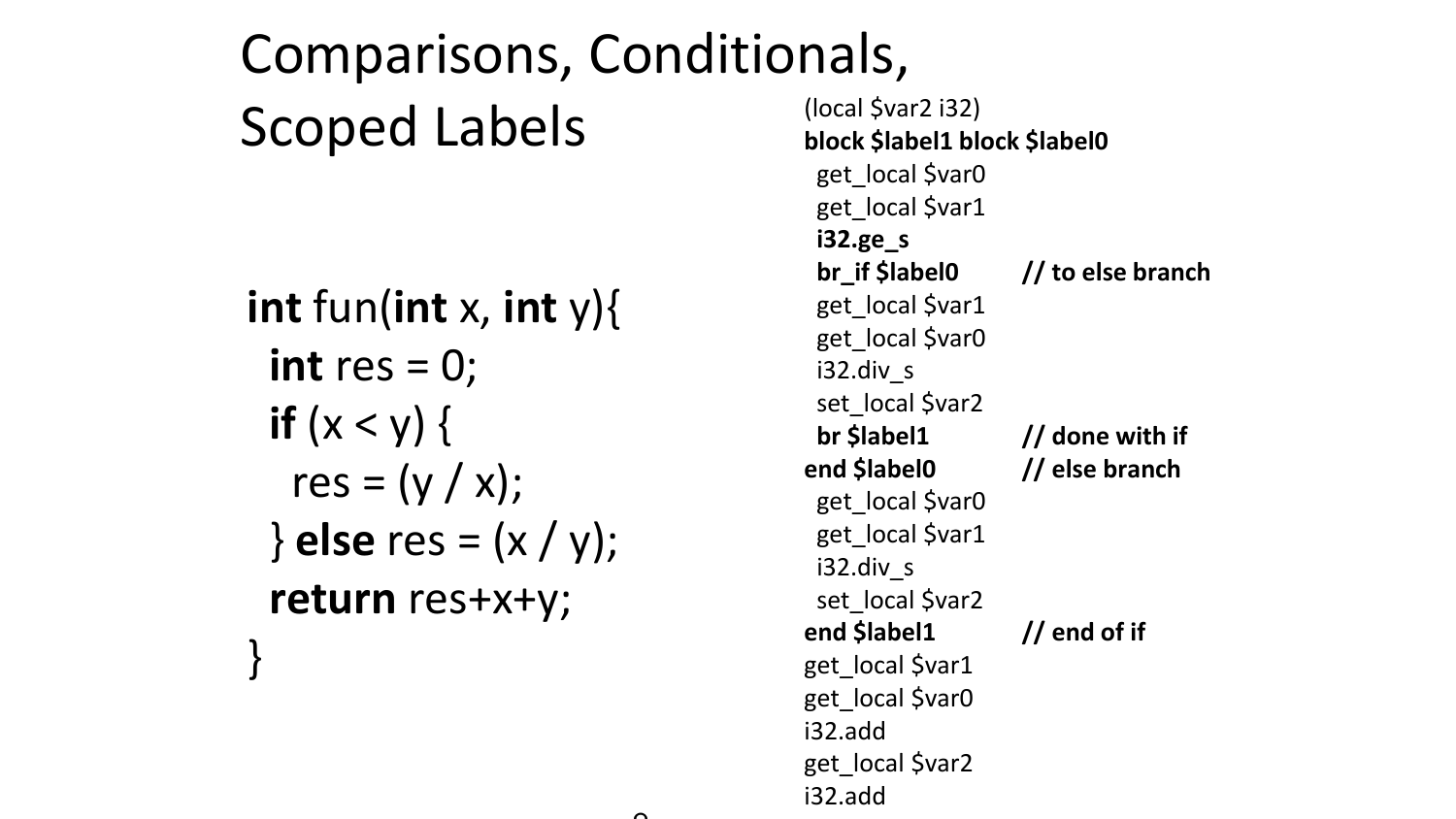# Main Instructions for Labels

- **block**: the beginning of a block construct, a sequence of instructions with a label at the end
- loop: a block with a label at the beginning which may be used to form loops
- br: branch to a given label in an enclosing construct
- $\rightarrow \bullet$  br if: conditionally branch to a given label in an enclosing construct
	- return: return zero or more values from this function
	- end: an instruction that marks the end of a block, loop, if, or function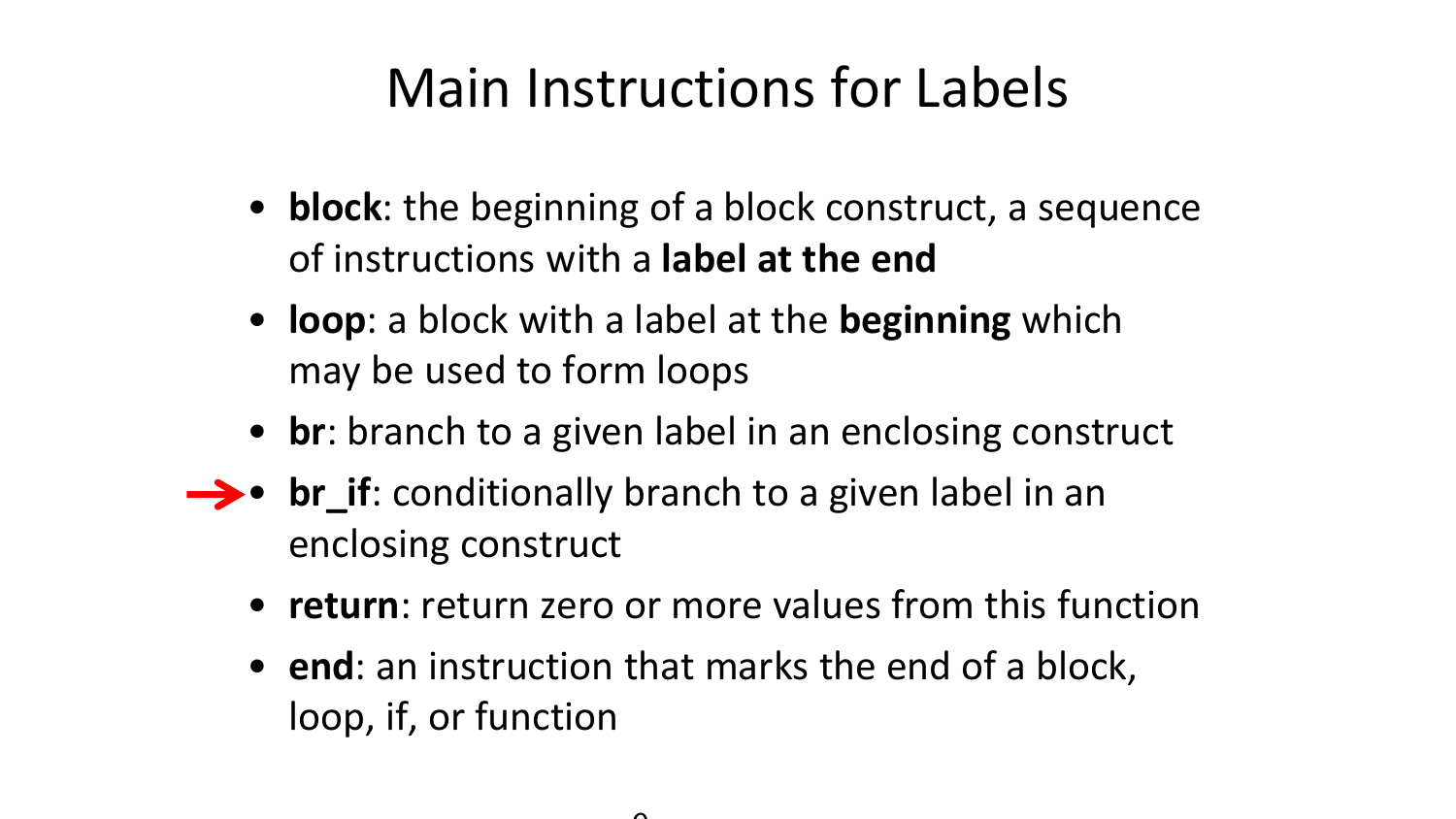# Compiling If Statement

Notation for compilation:

[ eStmt ]

end \$nAfter:

 $\int$  if (cond) tStmt else eStmt  $\int$  = block \$nAfter block \$nElse [ !cond ] bf\_if \$nElse [ tStmt ] br \$nAfter end \$nElse:

block \$label1 block \$label0 (negated condition code) br if \$label0 // to else branch (true case code) br \$label1 // done with if end \$label0 // else branch (false case code) end \$label1 // end of if

Is there alternative without negating condition?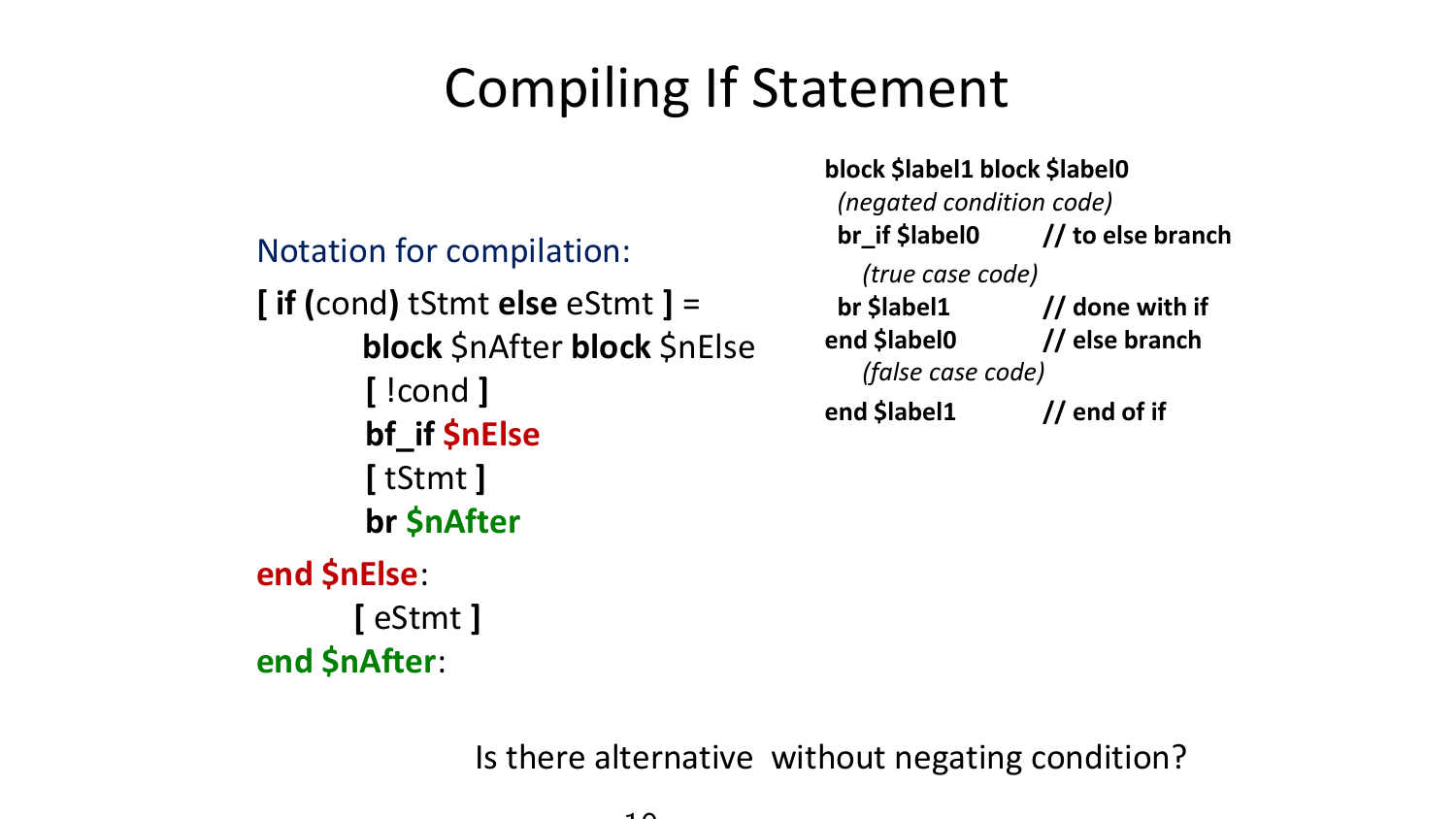# How to introduce labels

• For forward jumps to \$label: use block \$label

… end \$label

• For backward jumps to \$label: use loop \$label

… end \$label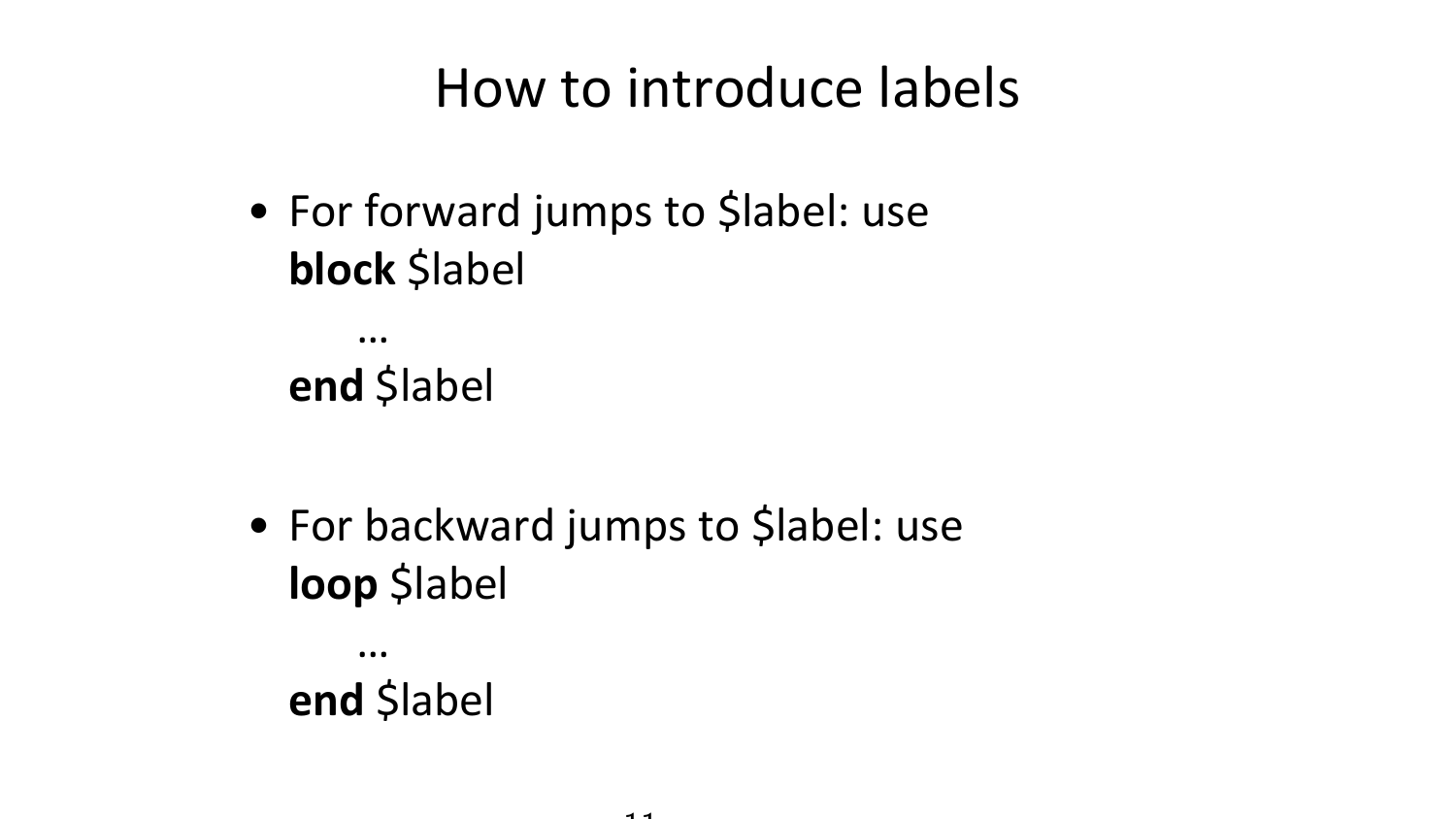### WebAssembly's if

WebAssembly has dedicated bytecodes for if expressions, i.e., *if, else, end:* 

**[***econd***] if [***ethen***] else [***eelse***] end [***erest***]**

 $\triangleright$  Given the *block* and *br[\_if]* instructions you saw this construct isn't necessary. How can we desugar snippets like the above?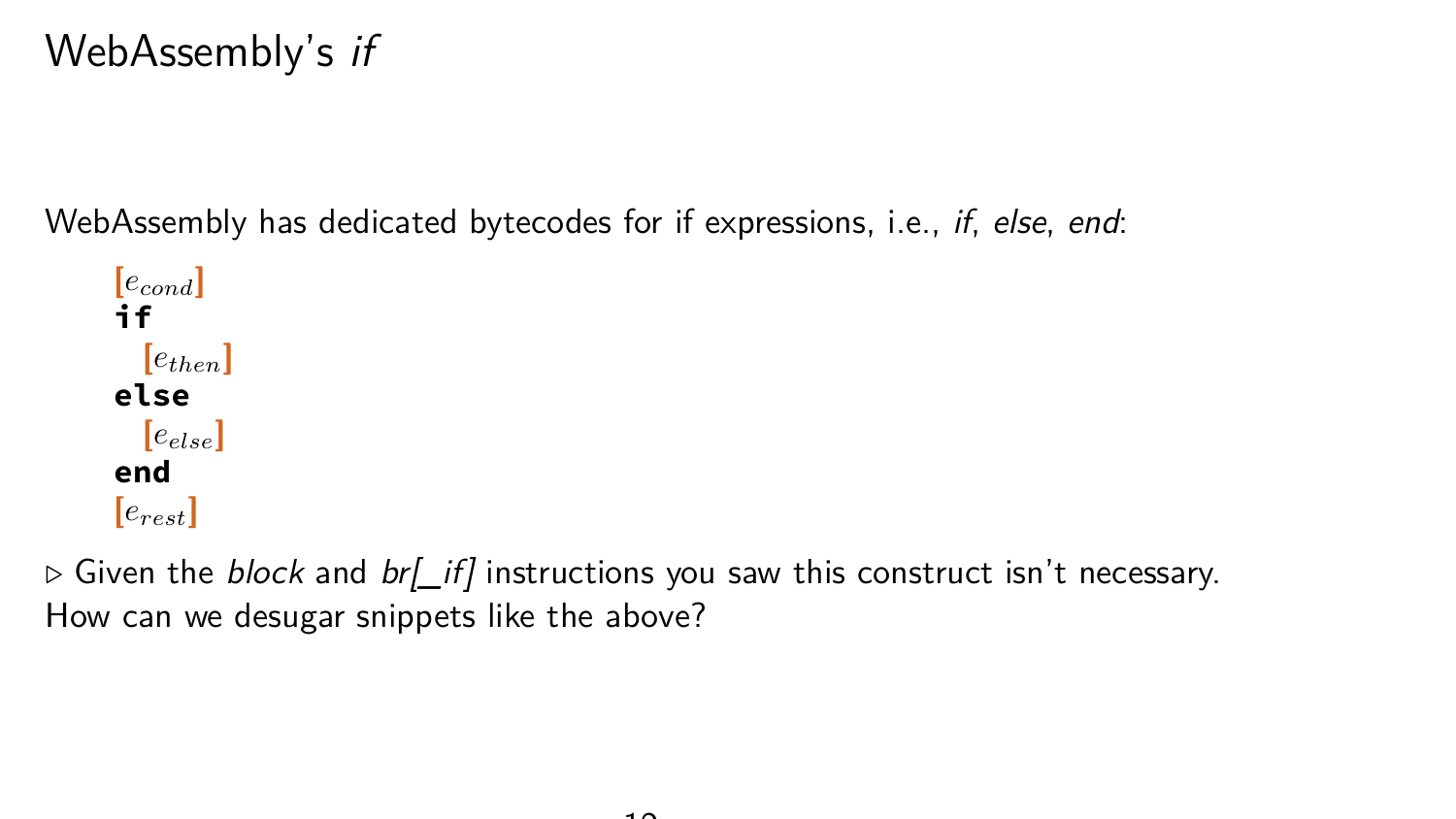### WebAssembly's if

 $\triangleright$  Given the *block* and *br[\_if]* instructions you saw this construct isn't necessary. How can we desugar snippets like the above?

```
block nAfter
 block nElse
   [! econd]
   br_if nElse
   [e_{then}]br nAfter
 end //nElse:
 [eelse]
end //nAfter:
[erest]
```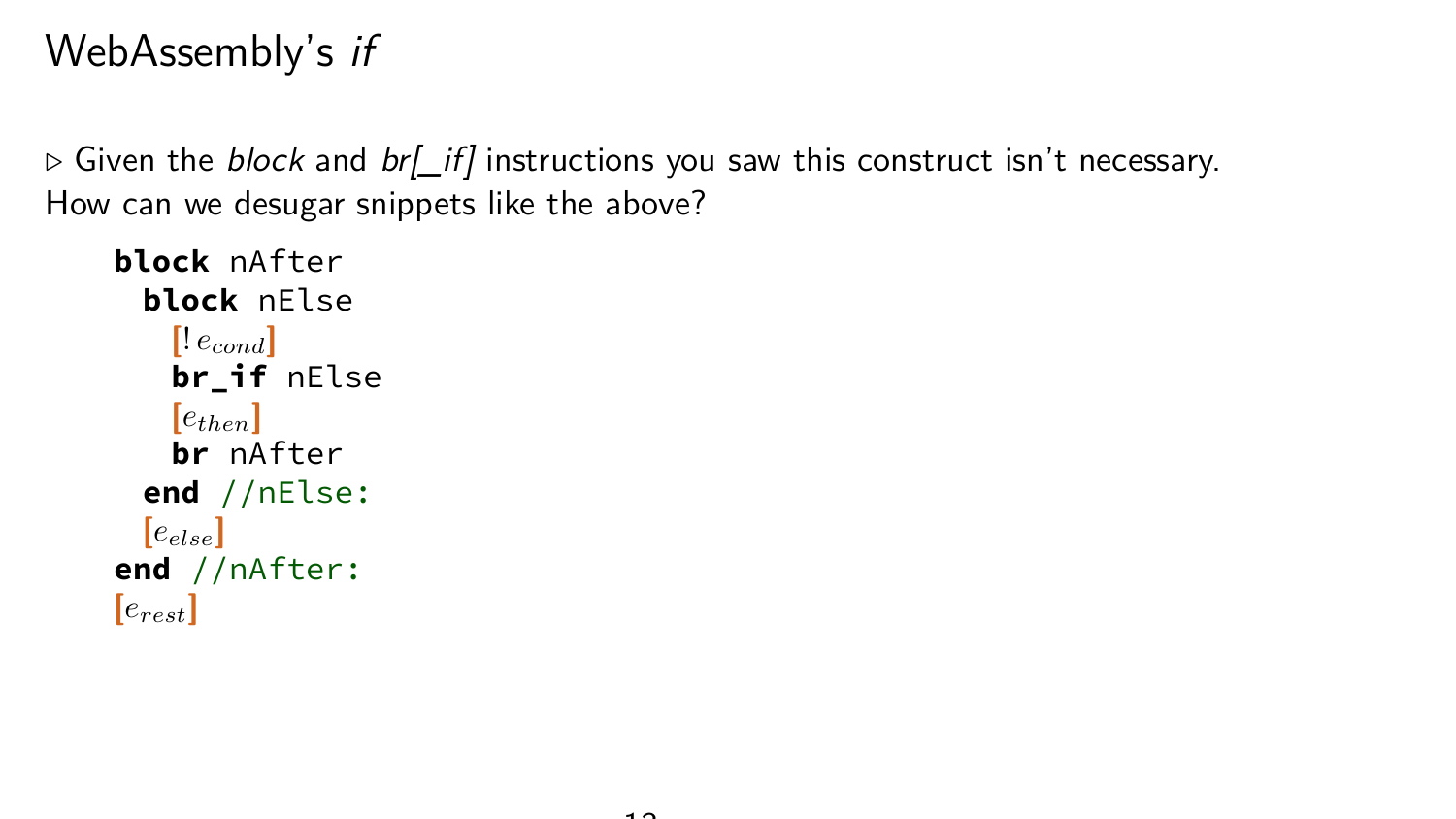### WebAssembly's if

 $\triangleright$  Given the *block* and *br[\_if]* instructions you saw this construct isn't necessary. How can we desugar snippets like the above?

```
block nAfter
 block nElse
   [! econd]
   br_if nElse
   [e_{then}]br nAfter
 end //nElse:
 [eelse]
end //nAfter:
[erest]
```
*.* Can we avoid the negation on the branching condition *econd*?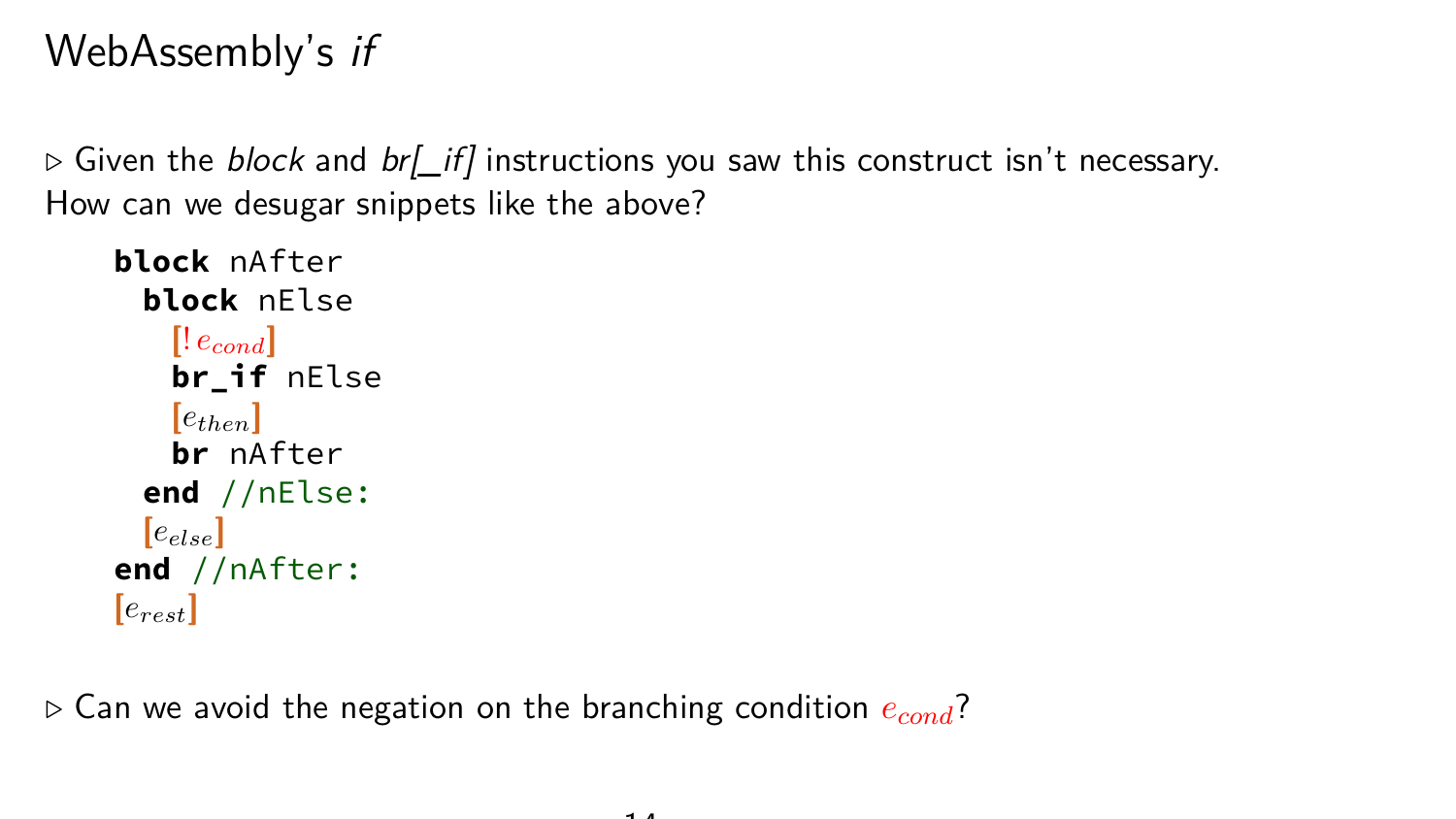### Avoiding negation

*.* Can we avoid the negation on the branching condition *econd*?

```
block nAfter
 block nThen
   [econd]
   br_if nThen
   [eelse]
   br nAfter
 end //nThen:
 [e_{then}]end //nAfter:
[erest]
```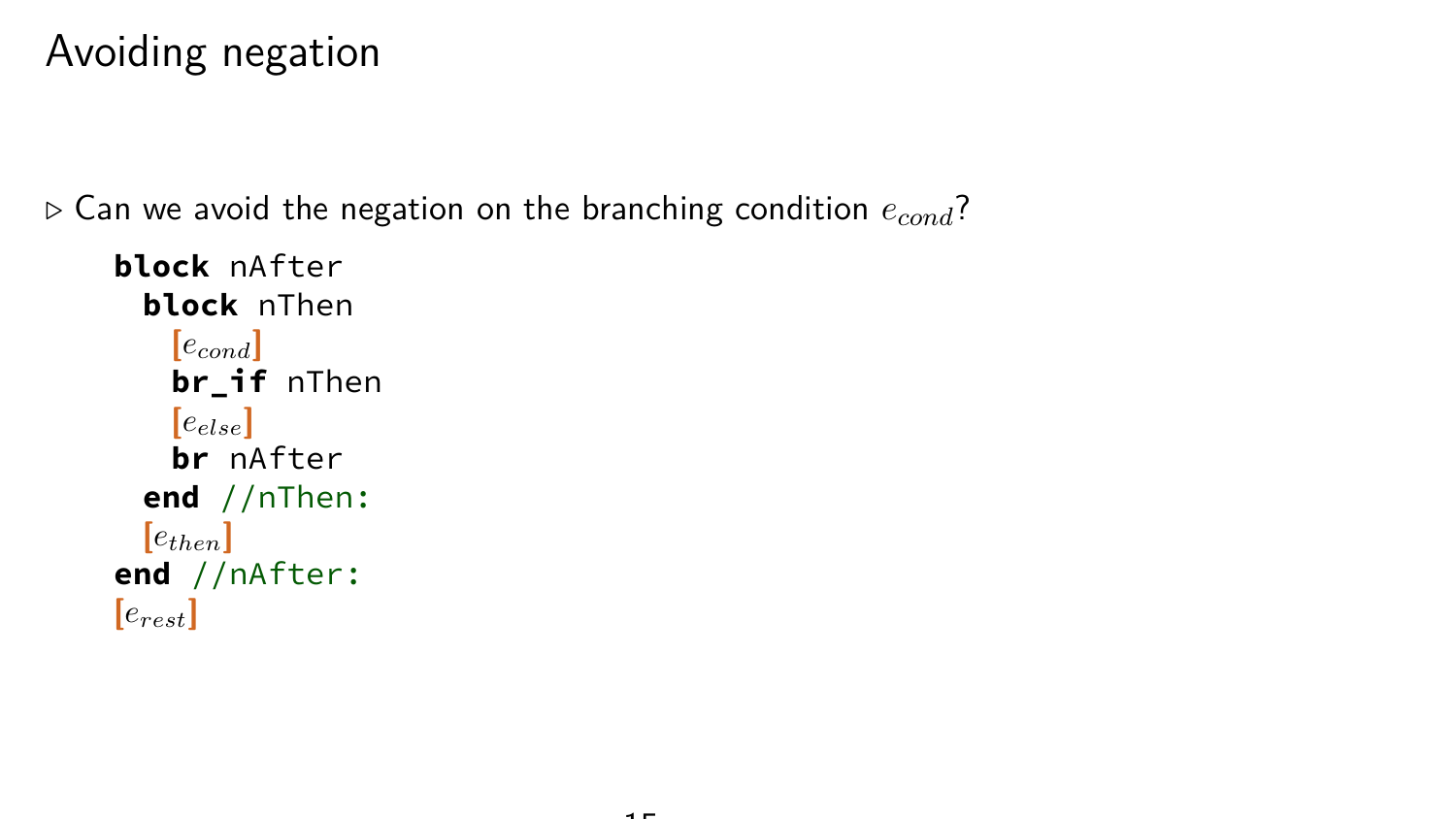# Translating control flow structures more efficiently

Introduce an imaginary large instruction **branch**(c,nThen,nElse).

Here c is a potentially complex boolean expression (the main reason why **branch** is not a built-in bytecode instruction), whereas nTrue and nFalse are the labels we jump to depending on the boolean value of c.

We will show how to

- ▶ use **branch** to compile **if** and short-circuiting operators,
- **If** by expanding **branch** recursively into concrete bytecode instructions.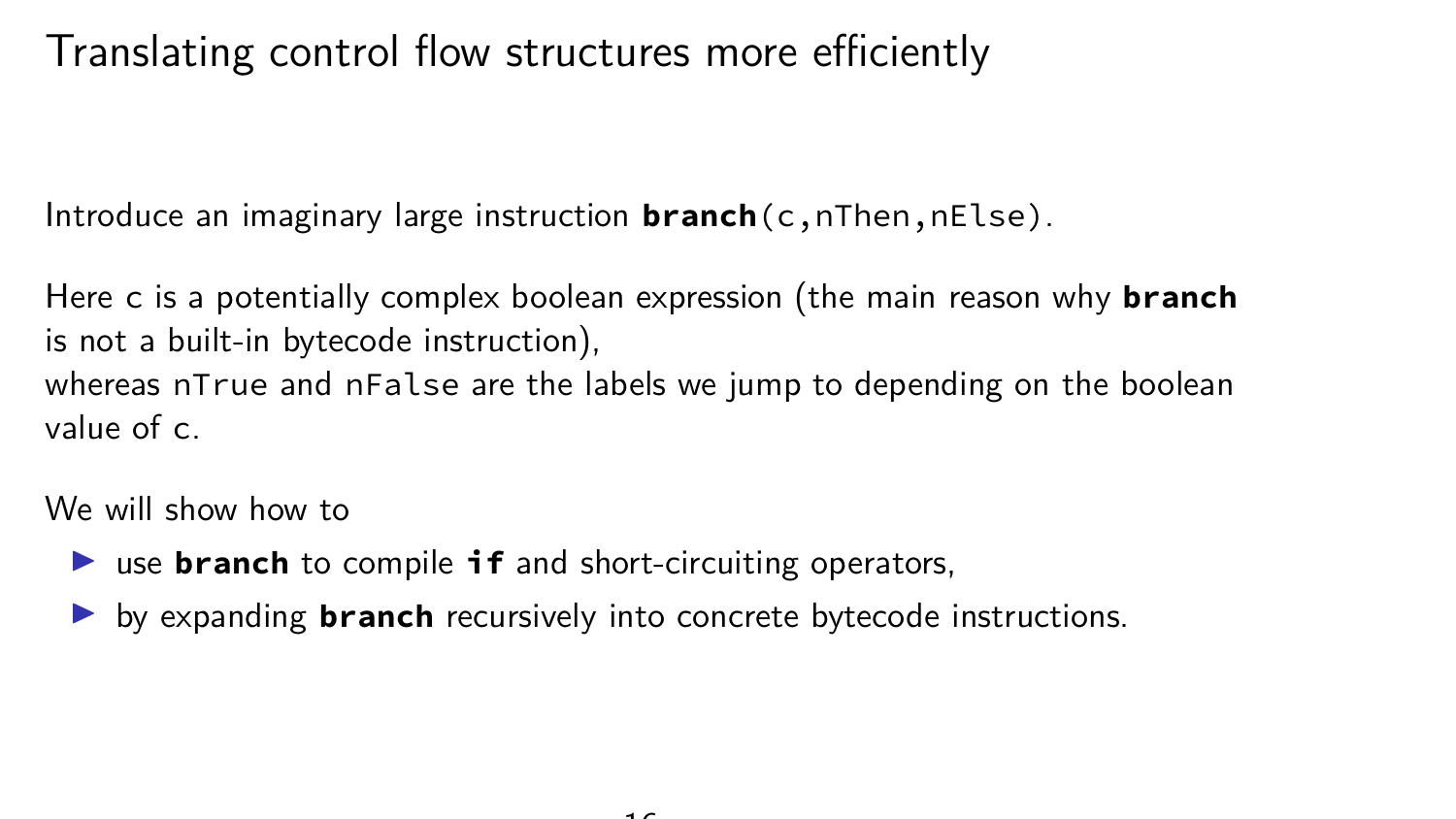Translating control flow structures more efficiently

```
\begin{bmatrix} \text{if } (e_{cond}) \end{bmatrix} e_{then} else e_{else}] :=
```

```
block nAfter
 block nElse
   block nThen
    branch(econd, nThen, nElse)
   end //nThen:
   [e_{then}]br nAfter
 end //nElse:
 [eelse]
end //nAfter:
[erest]
```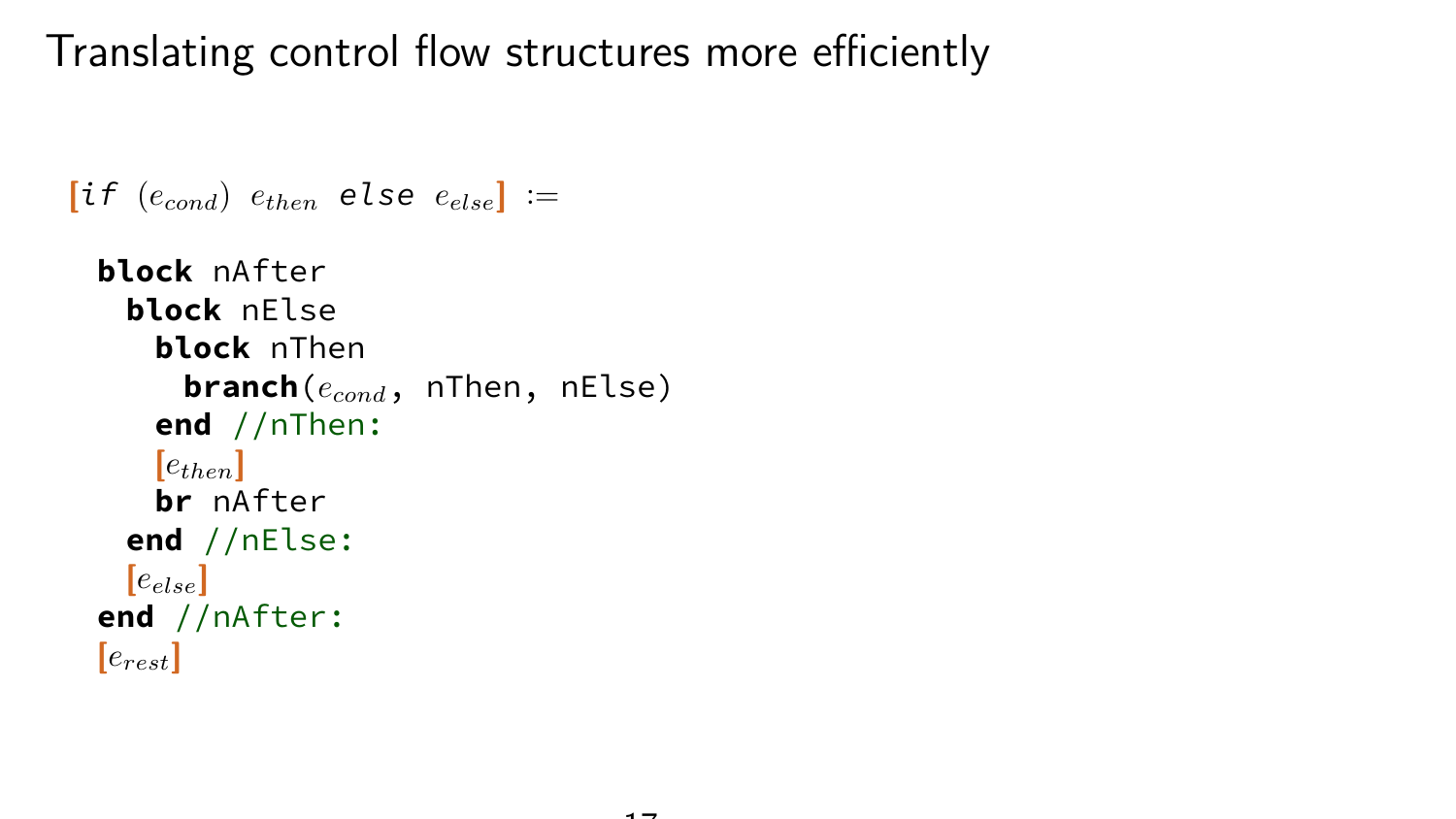Decomposing conditions in branch

```
\mathsf{branch}(!e, n\mathsf{Then}, n\mathsf{Else}) :=branch(e,nElse,nThen)
```

```
branch(e_1 \&\& e_2,nThen,nElse) :=
 block nLong
   branch(e1,nLong,nElse)
 end //nLong:
 branch(e2,nThen,nElse)
```

```
branch(e_1 \parallel e_2, nThen, nElse) :=
 block nLong
   branch(e1,nThen,nLong)
 end //nLong:
 branch(e2,nThen,nElse)
```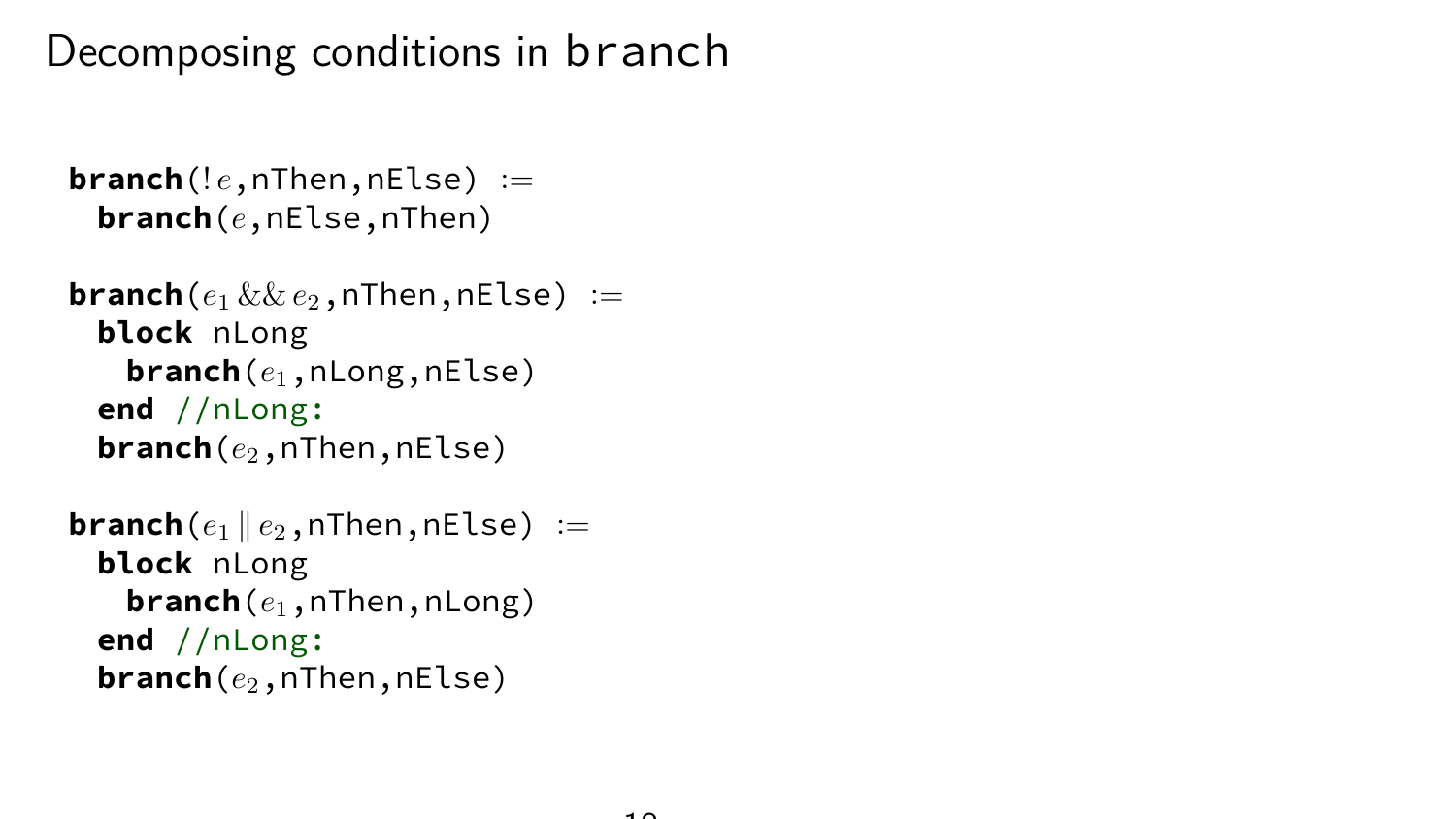# Decomposing conditions in branch

```
branch(true,nThen,nElse) :=
 br nThen
```

```
branch(f alse,nThen,nElse) :=
 br nElse
```

```
branch(b,nThen,nElse) := (where b is a local var)
 get_local #b
 br_if nThen
 br nElse
```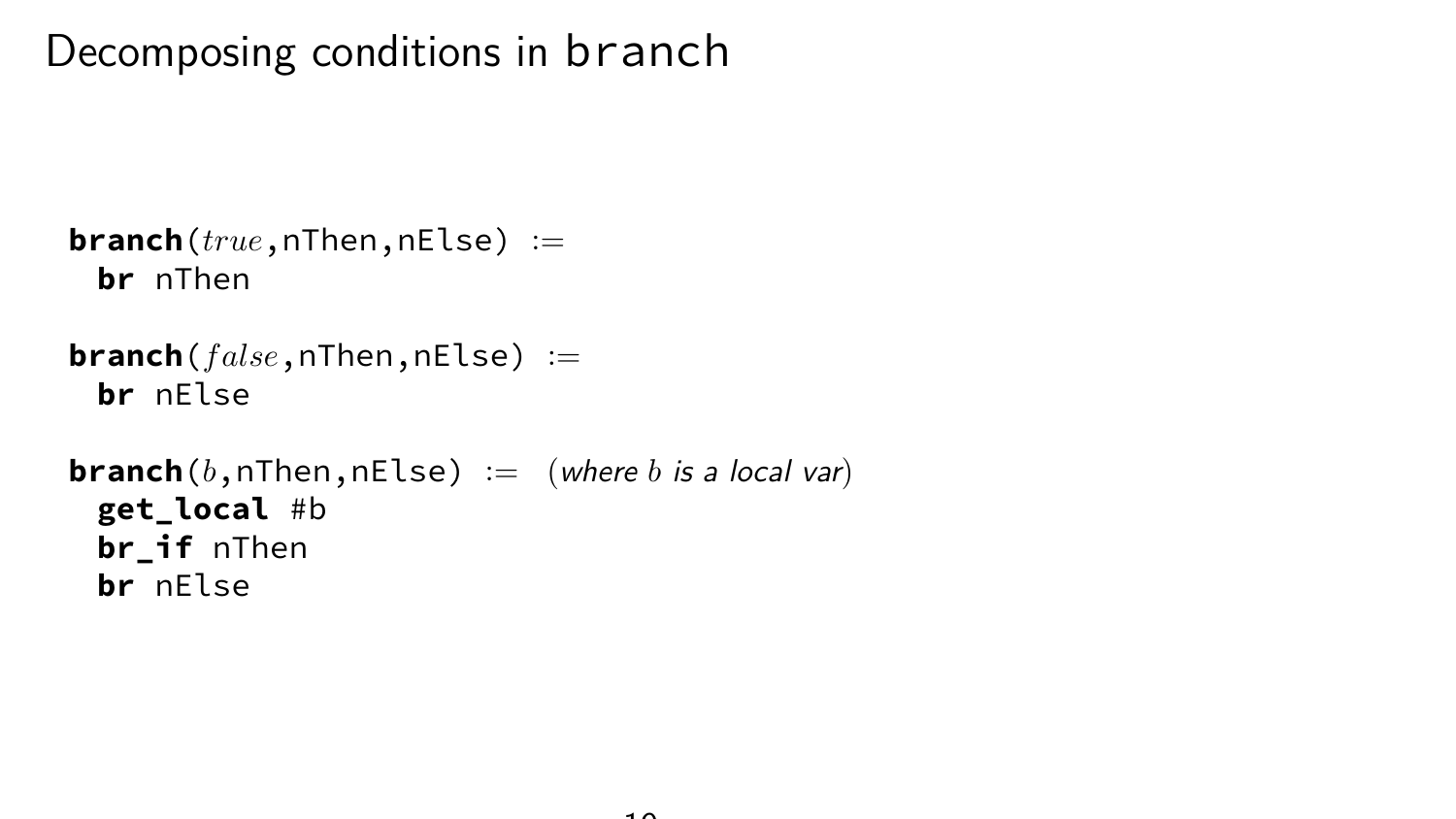# Decomposing conditions in branch

```
branch(e_1 == e_2, nThen, nElse) := (where e_1, e_2 are of type int)
 [e_1][e2]
 i32.eq
 br_if nThen
 br nElse
```
... analogously for other relations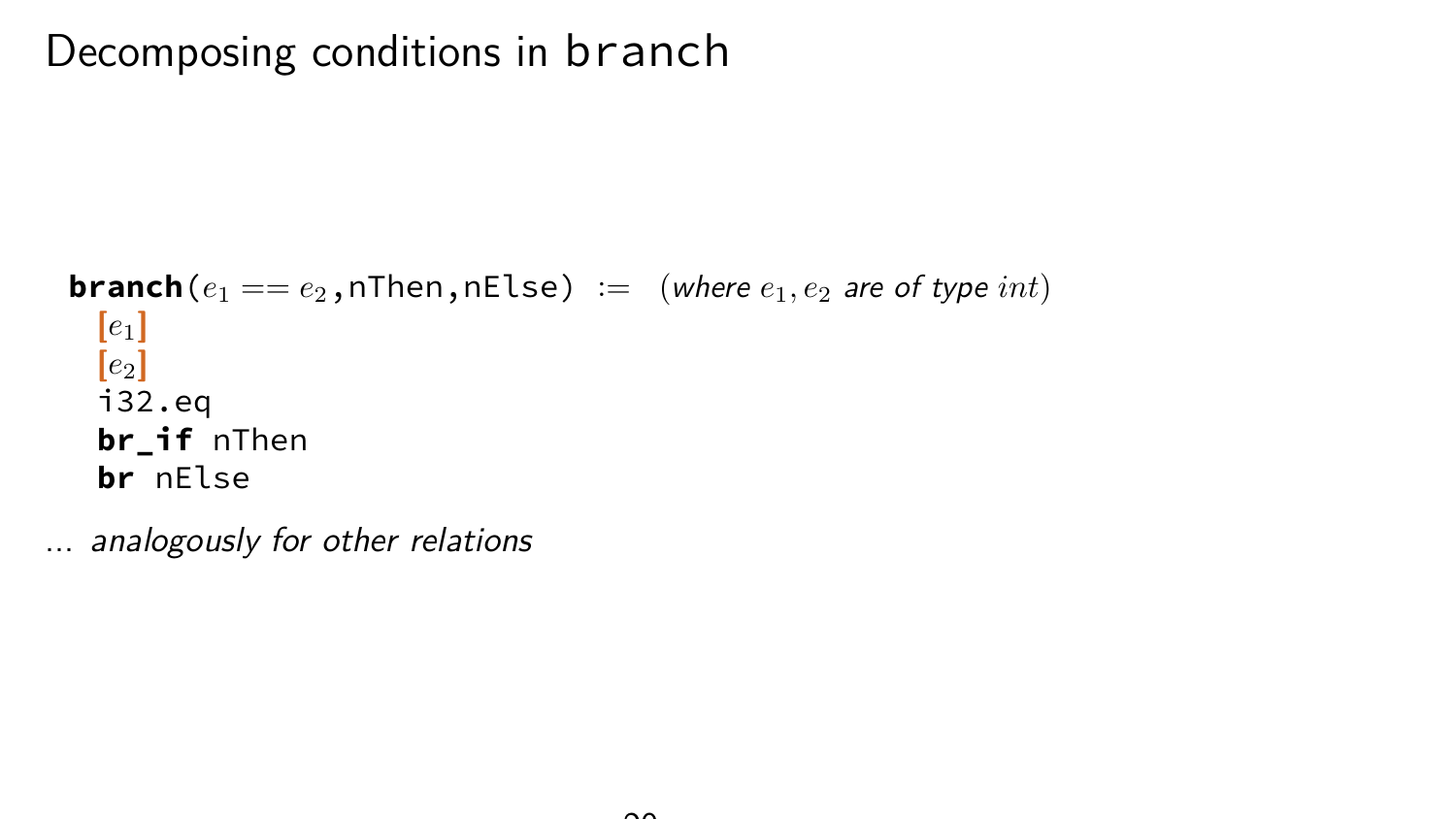# Returning the result from branch

```
Consider storing x = cwhere x, c are boolean and c contains \&& or \parallel.
```
How do we put the result of *c* on the stack so it can be stored in *x*?

```
[x = c] :=block nAfter
  block nElse
    block nThen
      branch(c,nThen,nElse)
    end //nThen:
    i32.const 1
    br nAfter
   end //nElse:
   i32.const 0
 end //nAfter:
 set_local #x
```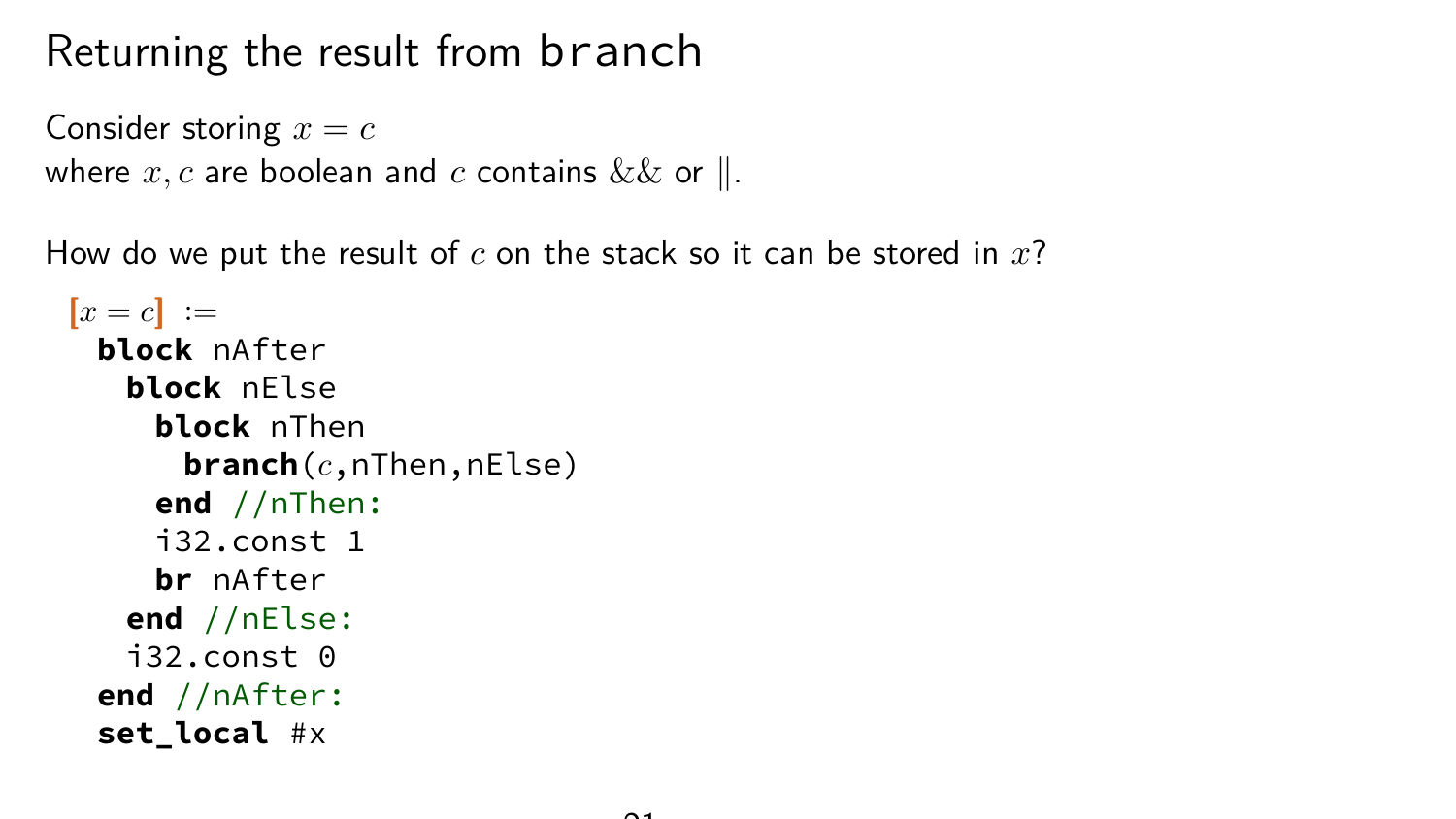#### Destination label parameters

Recall that in **branch**(c,nThen,nElse) we had two arguments nThen and nElse, which told us where to jump to execute code of the corresponding branches.

Similarly, up until now we explicitly enclosed our translated program fragments in an nAfter block, so we could jump to the "rest" of the program.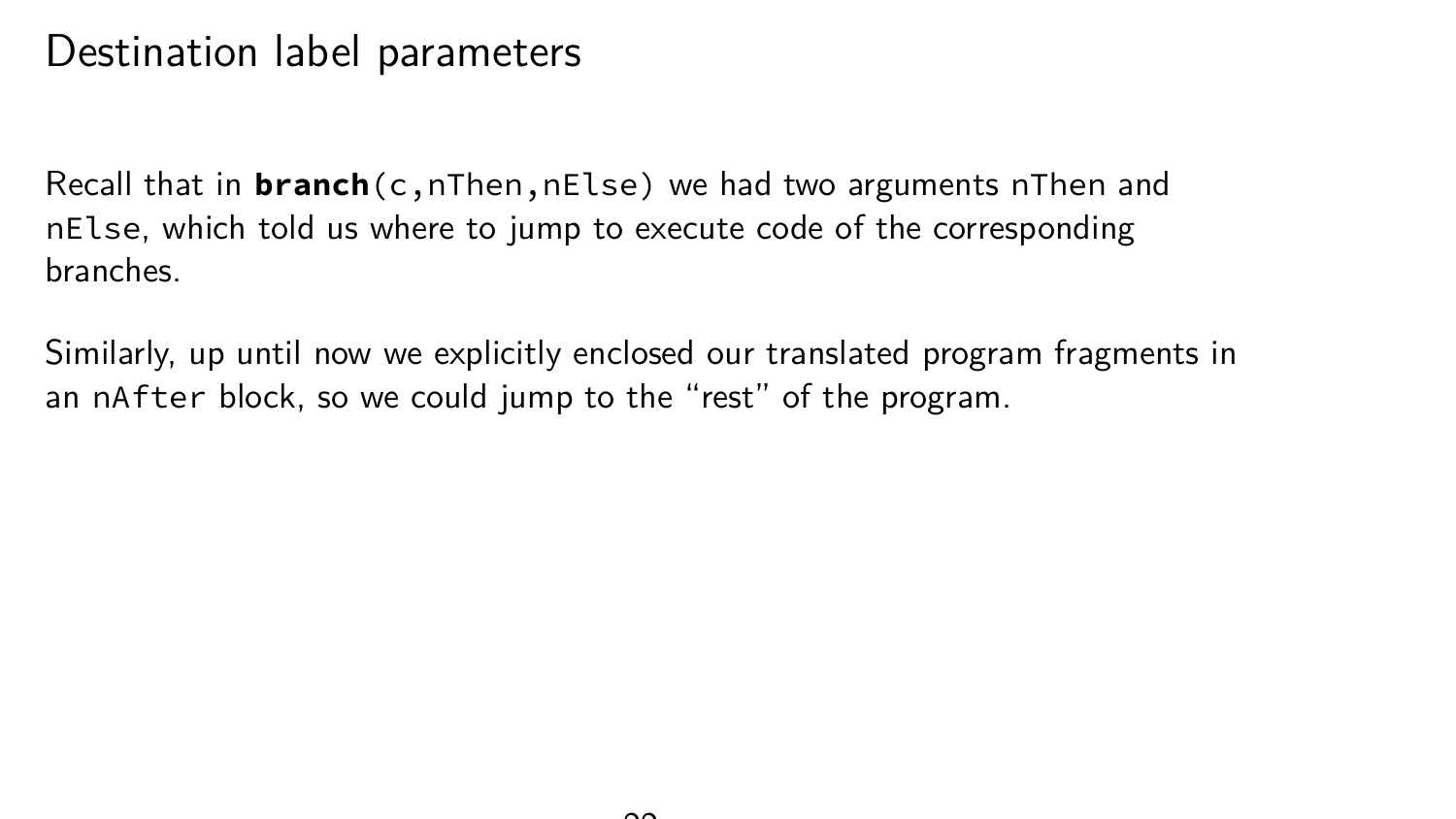#### Destination label parameters

Recall that in **branch**(c,nThen,nElse) we had two arguments nThen and nElse, which told us where to jump to execute code of the corresponding branches.

Similarly, up until now we explicitly enclosed our translated program fragments in an nAfter block, so we could jump to the "rest" of the program.

 $\Rightarrow$  We can generalize our translation function  $\lceil \cdot \rceil$  to take a destination label designating the "rest" in the surrounding code.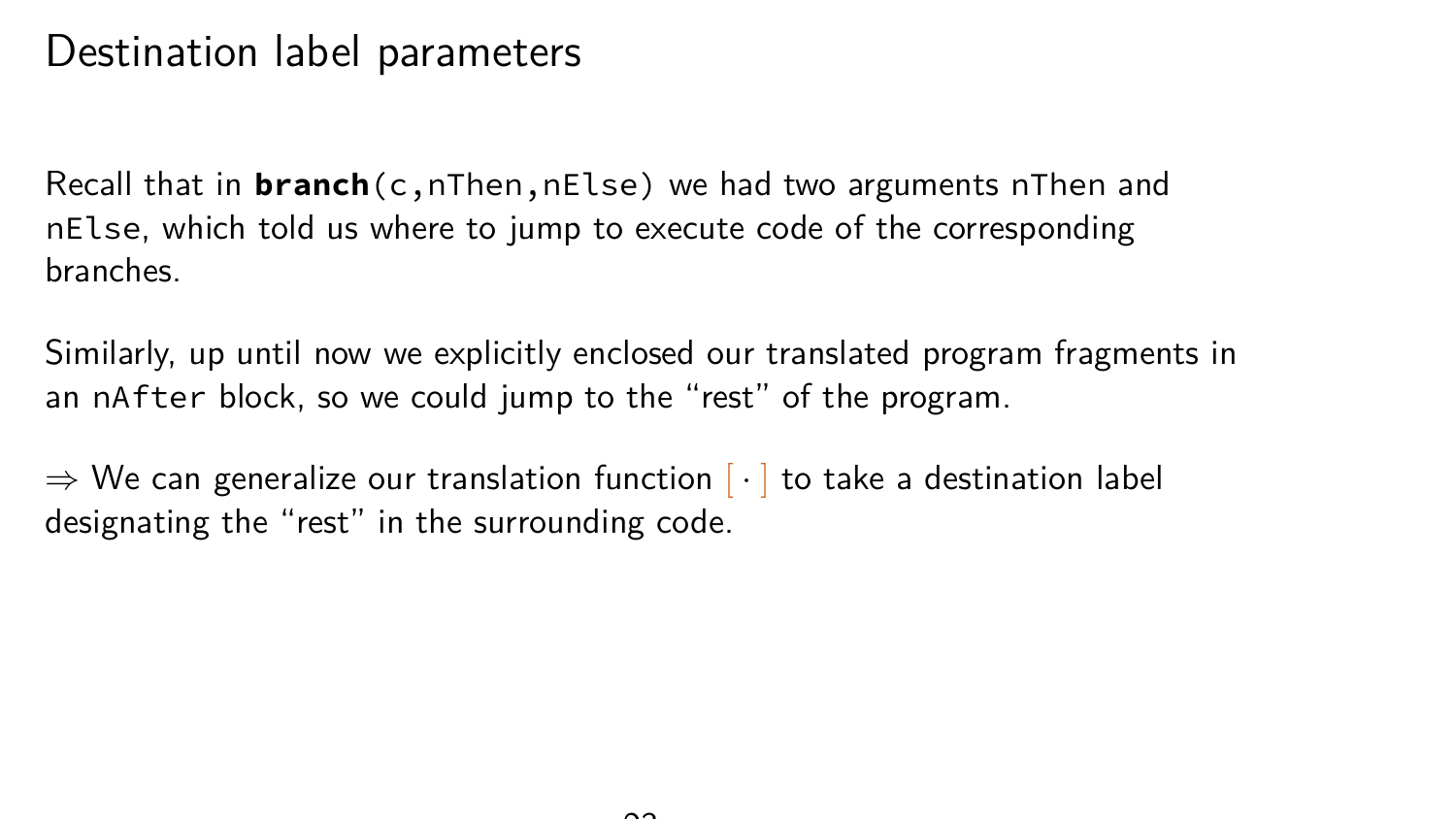#### Destination label parameters

Recall that in **branch**(c,nThen,nElse) we had two arguments nThen and nElse, which told us where to jump to execute code of the corresponding branches.

Similarly, up until now we explicitly enclosed our translated program fragments in an nAfter block, so we could jump to the "rest" of the program.

 $\Rightarrow$  We can generalize our translation function  $\lceil \cdot \rceil$  to take a destination label designating the "rest" in the surrounding code.

 $\lceil \cdot \rceil \Rightarrow \lceil \cdot \rceil$  nAfter

 $\Rightarrow$  The caller of the translation function determines where to continue!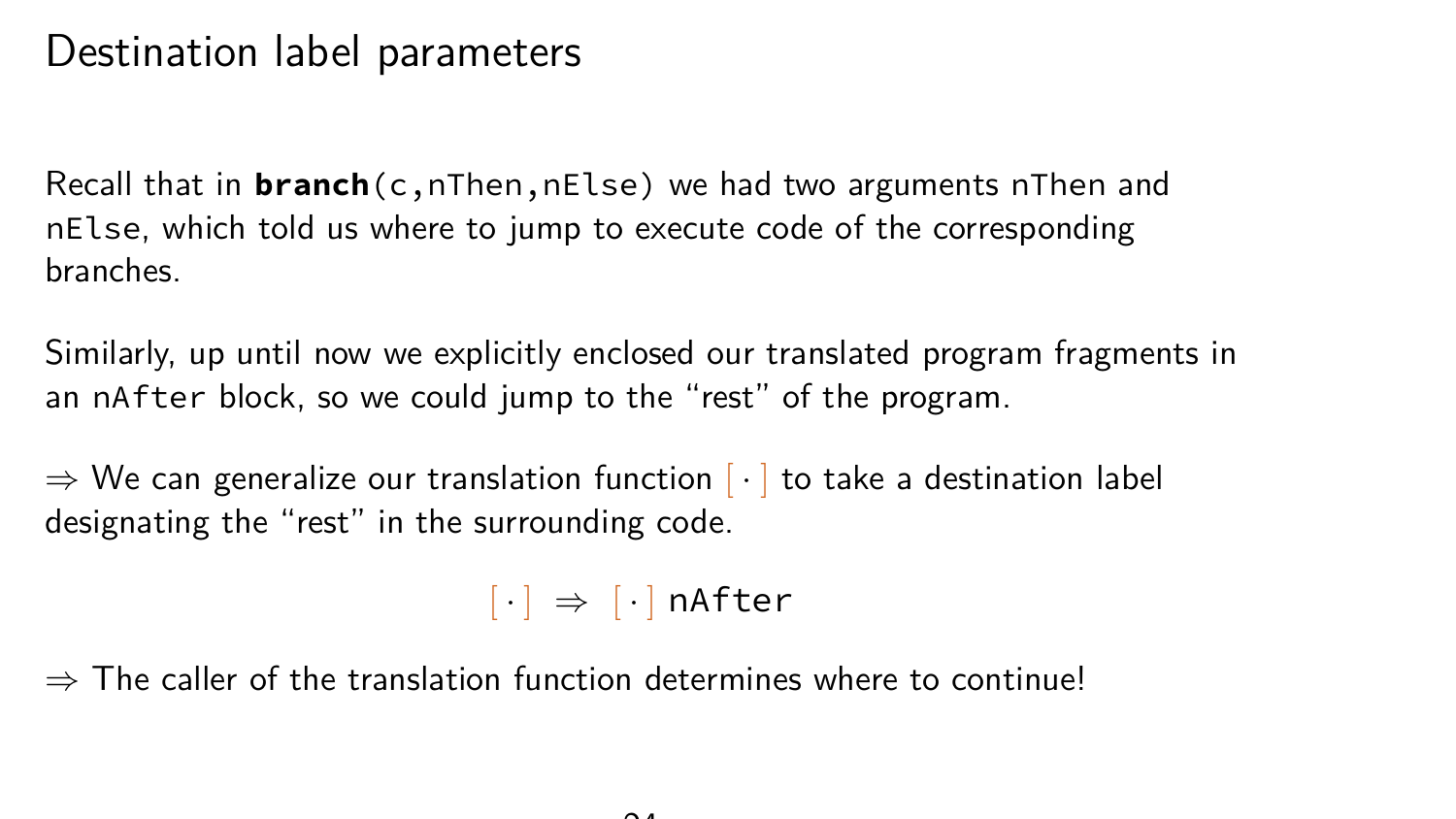Translations with an nAfter label parameter (1)

```
[x = e] nAfter :=
 block nSet
   [e] nSet
   // note that the rest of this block is never reached!
 end //nSet:
 set_local #x
 br nAfter
[s_1; s_2] nAfter :=
 block nSecond
   [s1] nSecond
 end //nSecond:
 [s2] nAfter
```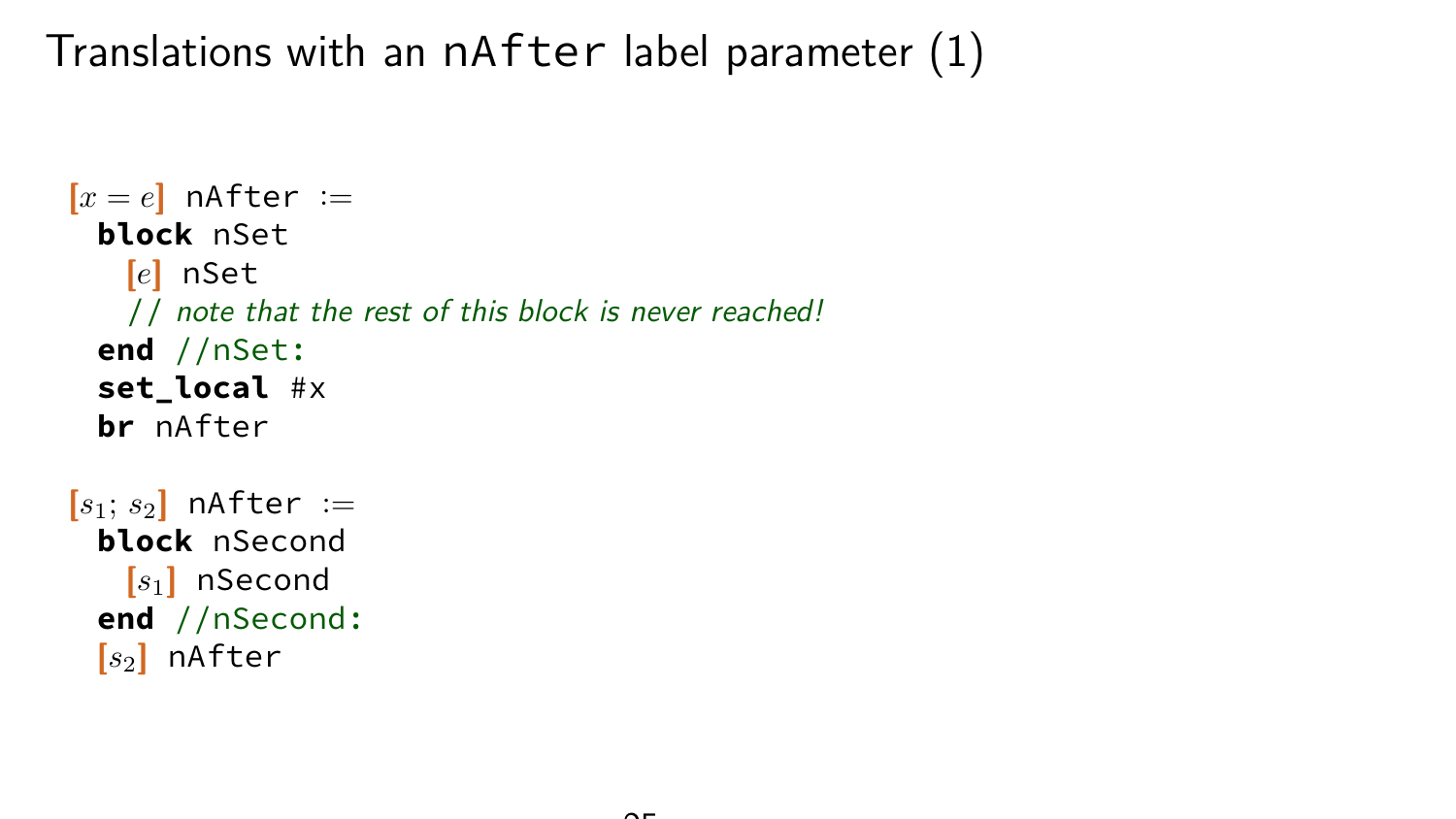Translations with an nAfter label parameter (2)

```
\begin{bmatrix} \text{if } (e_{cond}) \ e_{then} \text{else } else \end{bmatrix} nAfter :=
  block nElse
    block nThen
      branch(econd,nThen,nElse)
    end //nThen:
    [ethen] nAfter
  end //nElse:
  [eelse] nAfter
[return e] nAfter :=
  block nRet
    [e] nRet
  end //nRet:
  return
```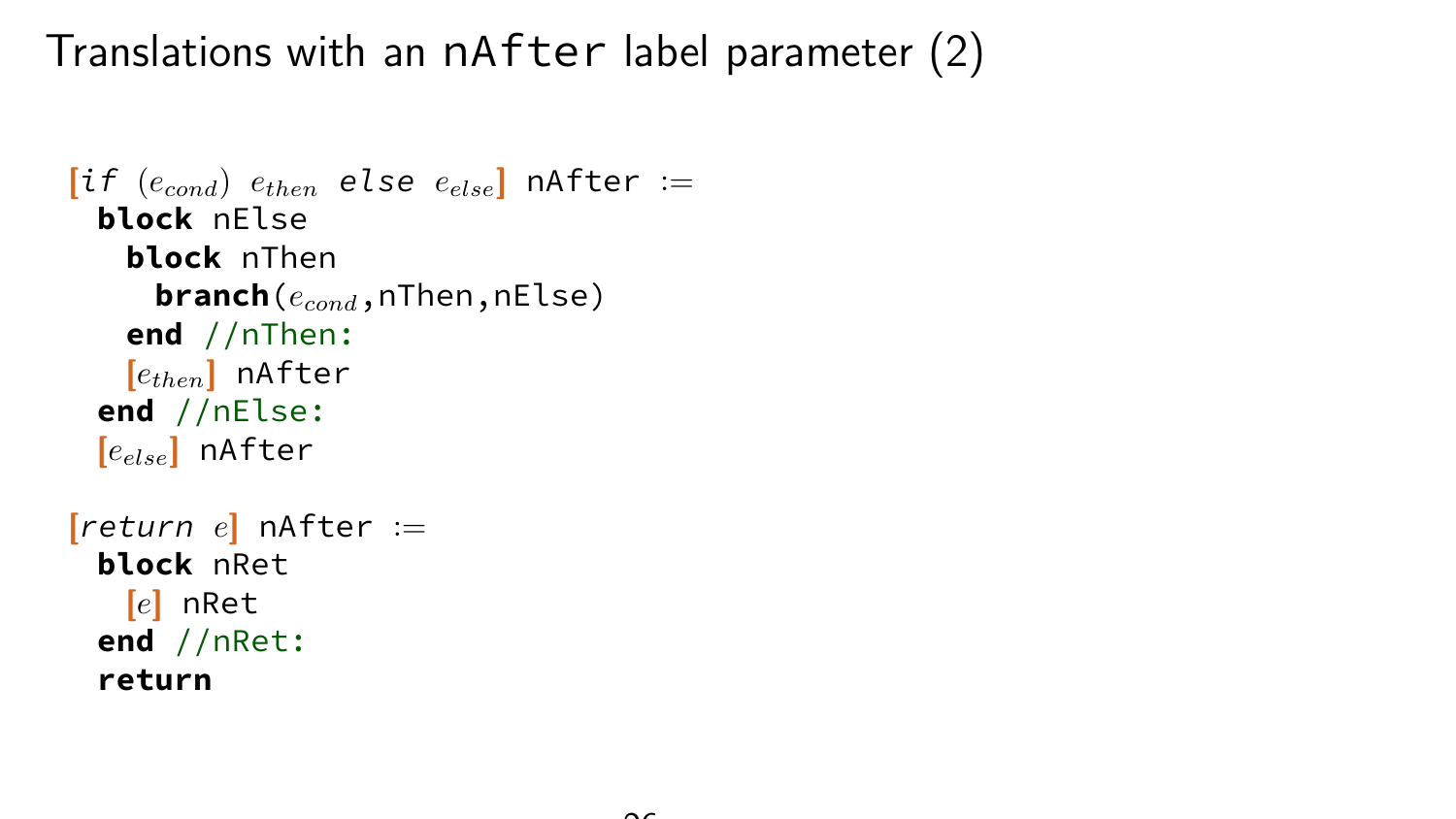#### Switch statements

Let us assume our language had a switch statement (like C and Java do, for instance):

```
switch (escrutinee) {
 case c1: e1
  ...
 case cn: en
 default: edefault
}
```
*.* How can we compile such switch statements?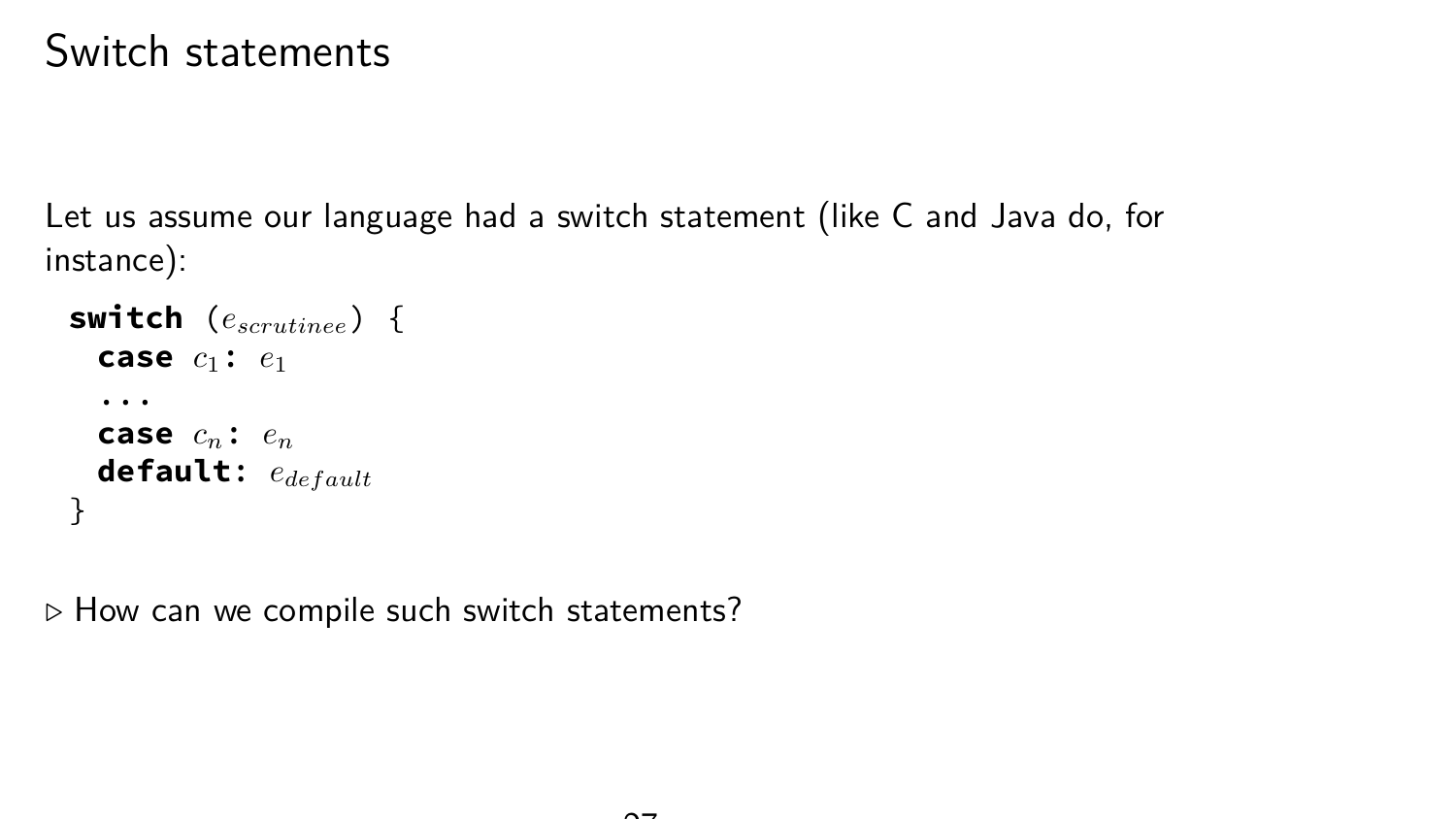# Compiling switch statements

```
[s_{switch}] nAfter :=block nDefault
   block nCasen
     ...
       block nCase<sub>1</sub>
         block nTest
          [escrutinee] nTest
         end //nTest:
         tee_local #s (where s is some fresh local of type i32)
         i32.const c_1; i32.eq; br_if nCase<sub>1</sub>
         get_local #s
         i32.const c_2; i32.eq; br if nCase<sub>2</sub>
         ...
        br nDefault
       end //nCase<sub>1</sub>:[e_1] nCase<sub>2</sub>
     ...
   end //nCasen:
   [en] nDefault
 end //nDefault:
 [edefault] nAfter
```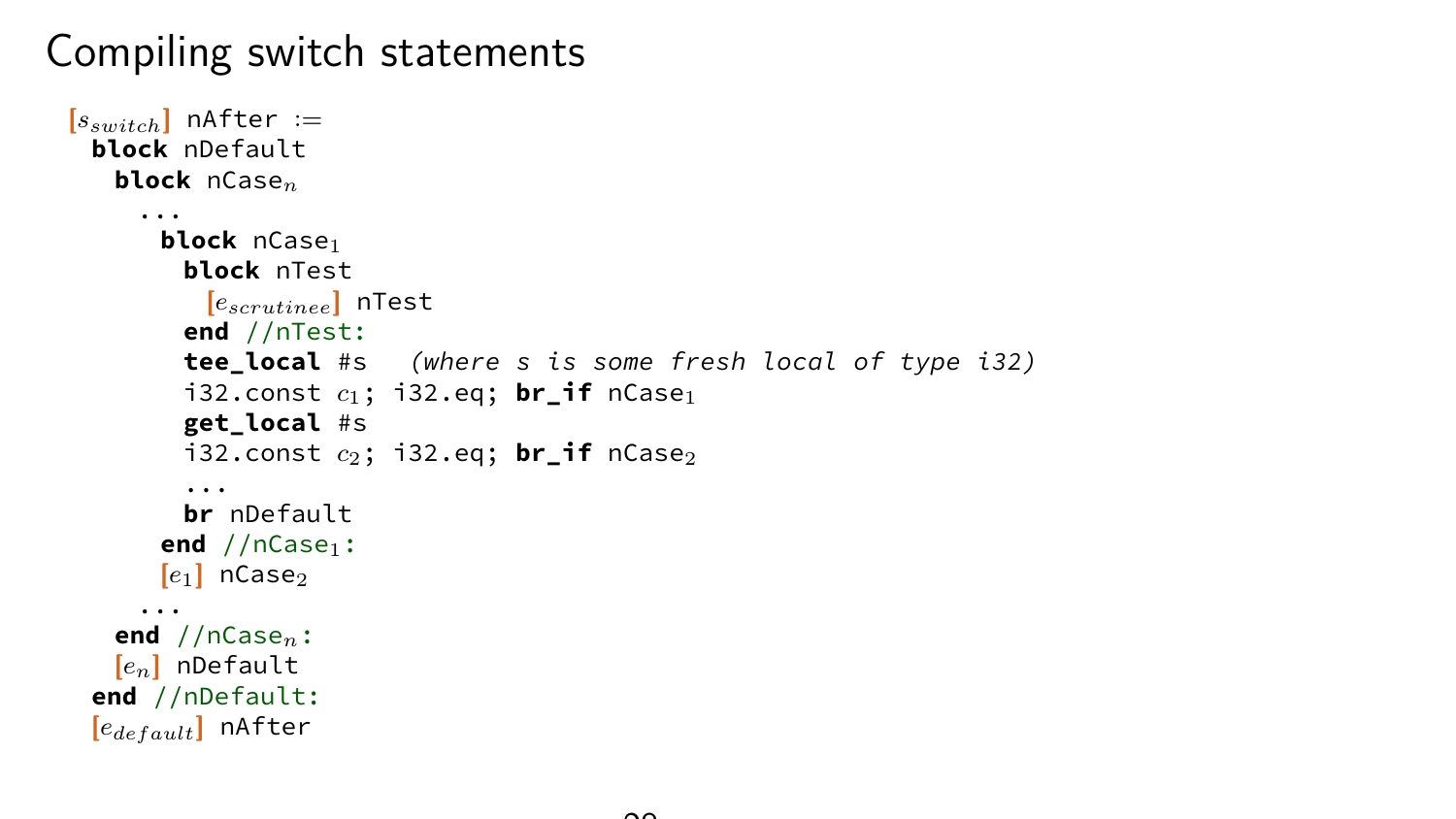# Compiling switch statements

```
[s_{switch}] nAfter :=block nDefault
   block nCasen
     ...
       block nCase<sub>1</sub>
         block nTest
          [escrutinee] nTest
         end //nTest:
         tee local #s (where s is some fresh local of type i32)
         i32.const c_1; i32.eq; br_if nCase<sub>1</sub>
         get_local #s
         i32.const c_2; i32.eq; br if nCase<sub>2</sub>
         ...
         br nDefault
       end //nCase<sub>1</sub>:[e_1] nCase<sub>2</sub>
     ...
   end //nCasen:
   [en] nDefault
 end //nDefault:
 [edefault] nAfter
```
*.* How do we translate break?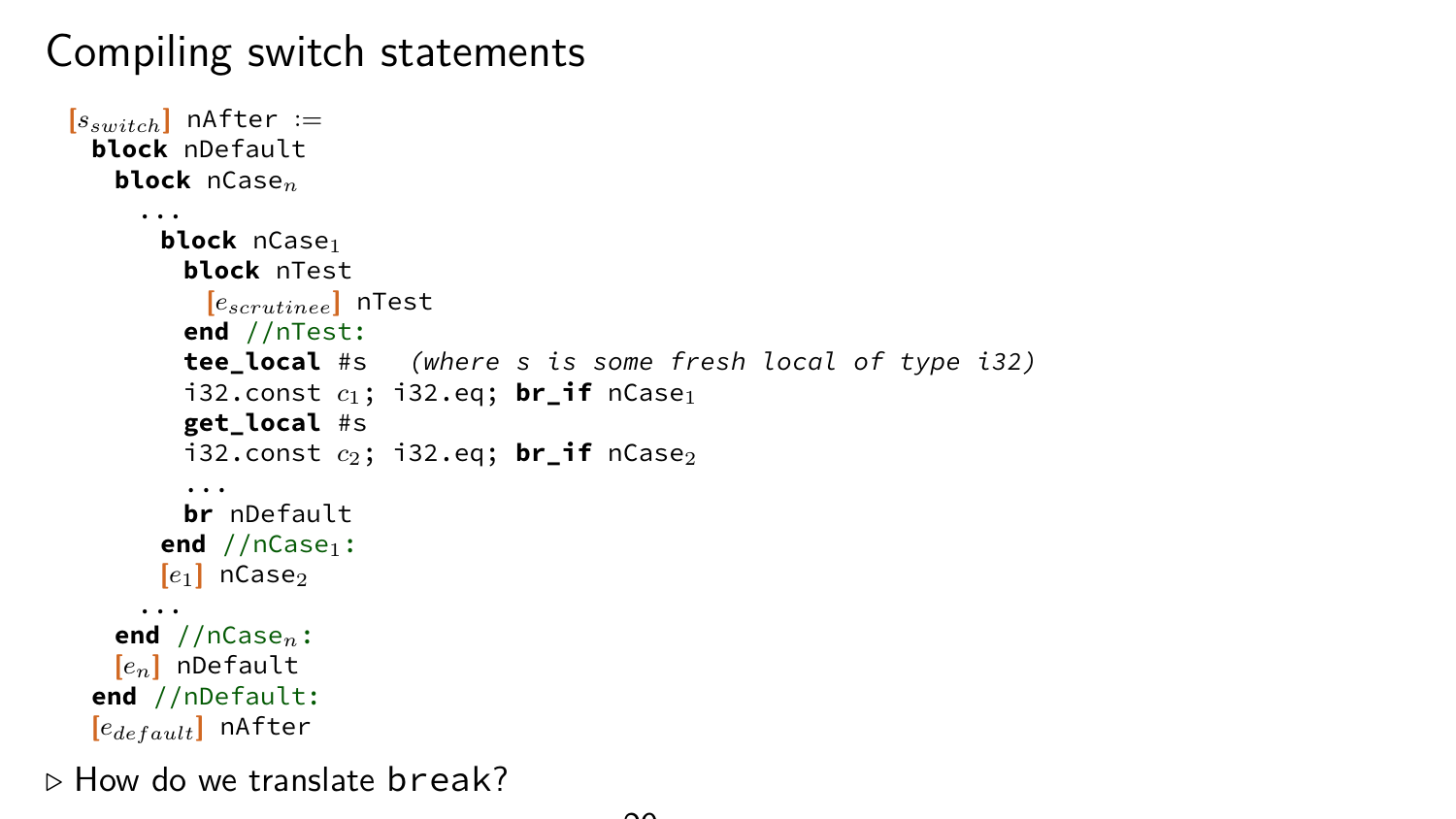At any point during the translation of **switch** we want to keep track not only where to jump after, but also where to jump on a break!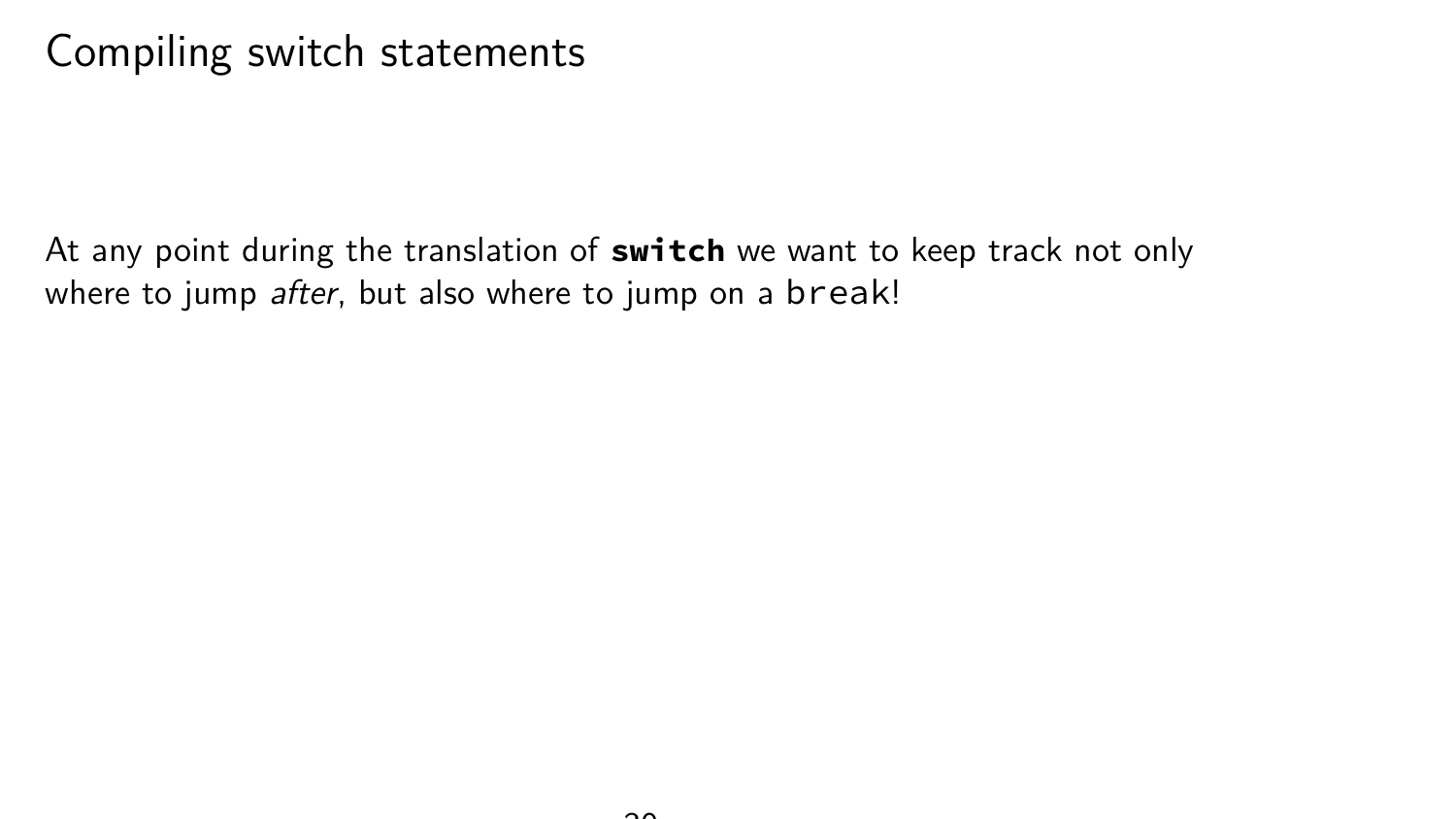At any point during the translation of **switch** we want to keep track not only where to jump *after*, but also where to jump on a break!

 $\Rightarrow$  Let us extend the translation function by another label parameter.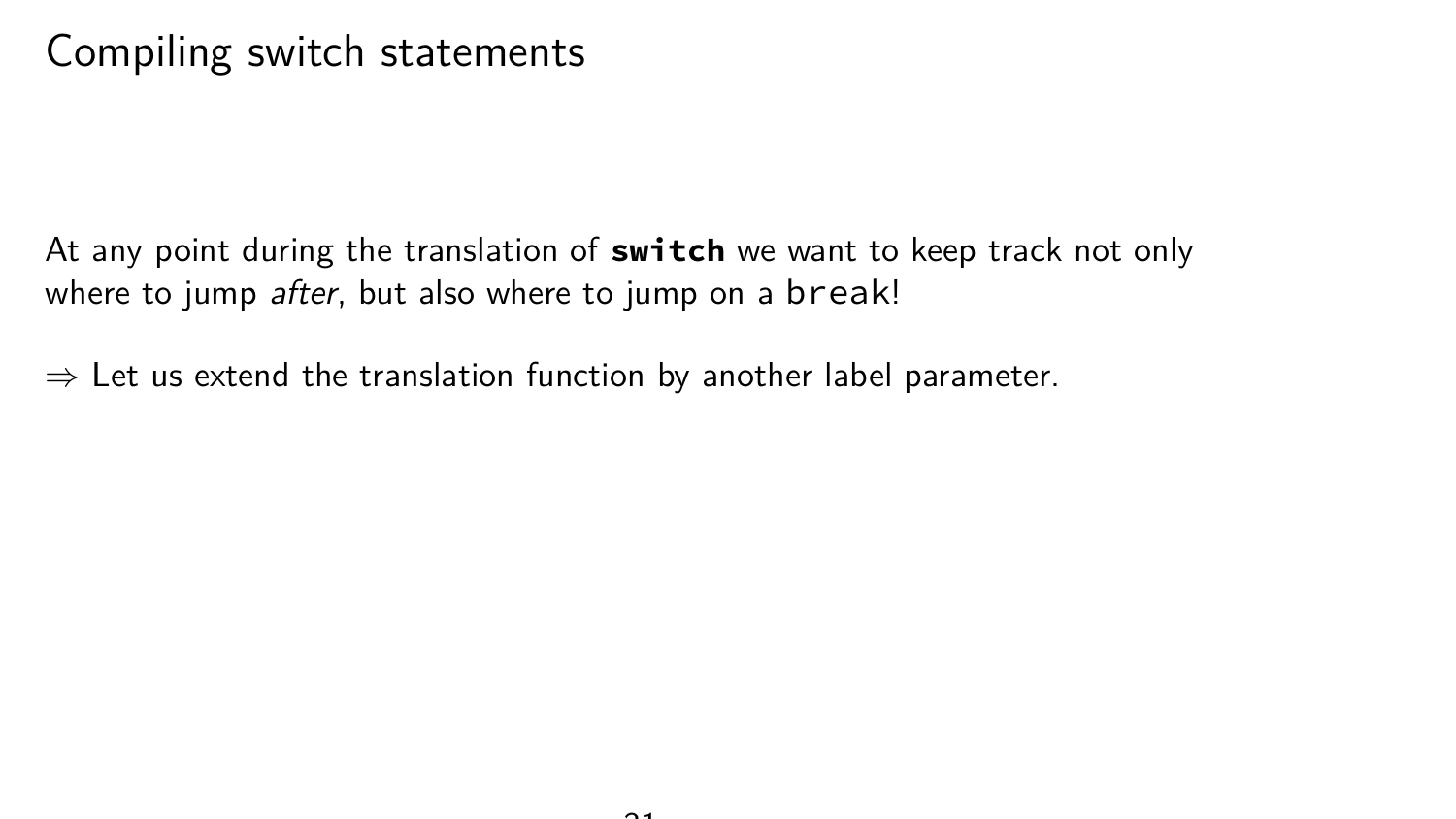At any point during the translation of **switch** we want to keep track not only where to jump *after*, but also where to jump on a break!

 $\Rightarrow$  Let us extend the translation function by another label parameter.

 $\lceil \cdot \rceil$  nAfter  $\Rightarrow \lceil \cdot \rceil$  nAfter nBreak

 $\Rightarrow$  The caller of the translation function determines where to continue in the "normal" case, but also when break is called!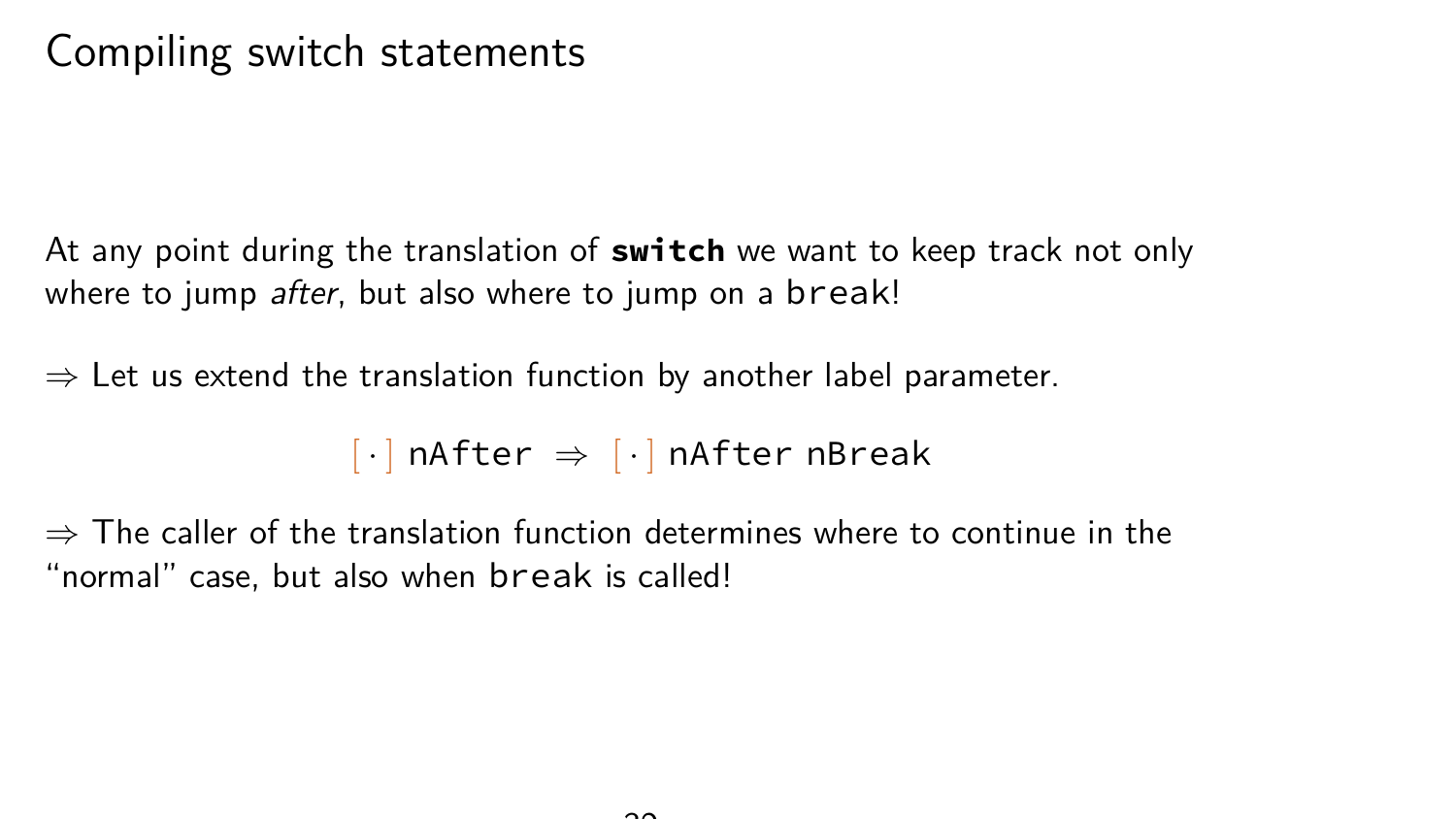Translating break then is straightforward: One simply ignores nAfter and follows nBreak instead.

```
[break] nAfter nBreak :=
 br nBreak
```
*.* What do we have change in our translation of switch statements?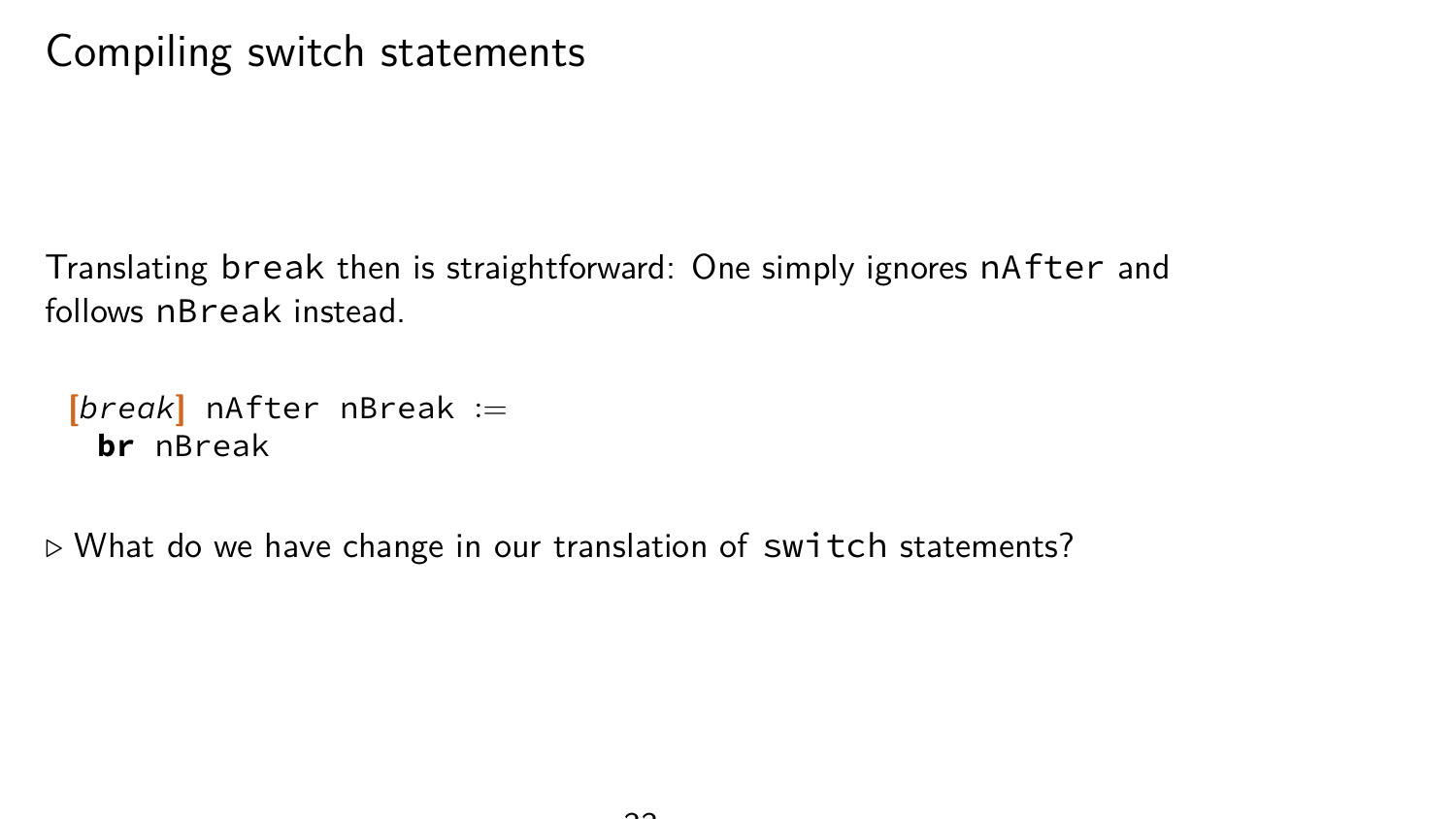# Compiling switch statements with breaks

```
[s<sub>switch</sub>] nAfter nBreak :=
 block nDefault
   block nCasen
     ...
      block nCase1
        block nTest
          [escrutinee] nTest nBreak
        end //nTest:
        tee_local #s (where s is some fresh local of type i32)
        i32.const c_1; i32.eq; br if nCase<sub>1</sub>
        get_local #s
        i32.const c2; i32.eq; br_if nCase2
        ...
        br nDefault
      end //nCase<sub>1</sub>:[e1] nCase2 nAfter
     ...
   end //nCasen:
   [en] nDefault nAfter
 end //nDefault:
 [edefault] nAfter nAfter
```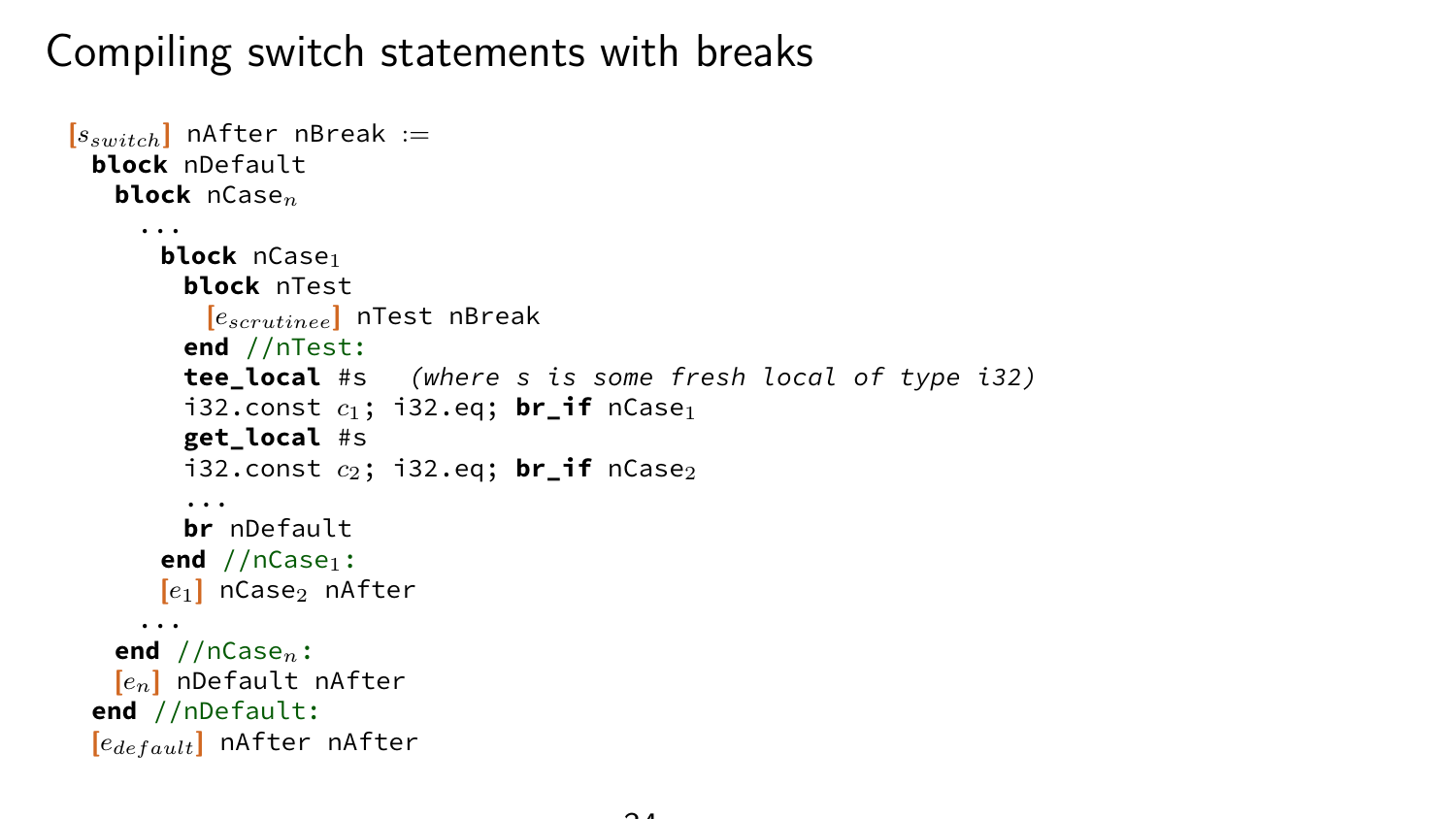# Translating While Statement

Consider translation of the **while** statement, which gets 'nextLabel' destination, specifying where to jump when exiting the loop. We assume that the instructions emitted are inside the block that introduced nextLabel.

What is the translation schema?

```
[ while (cond) stmt ] nextLabel =
```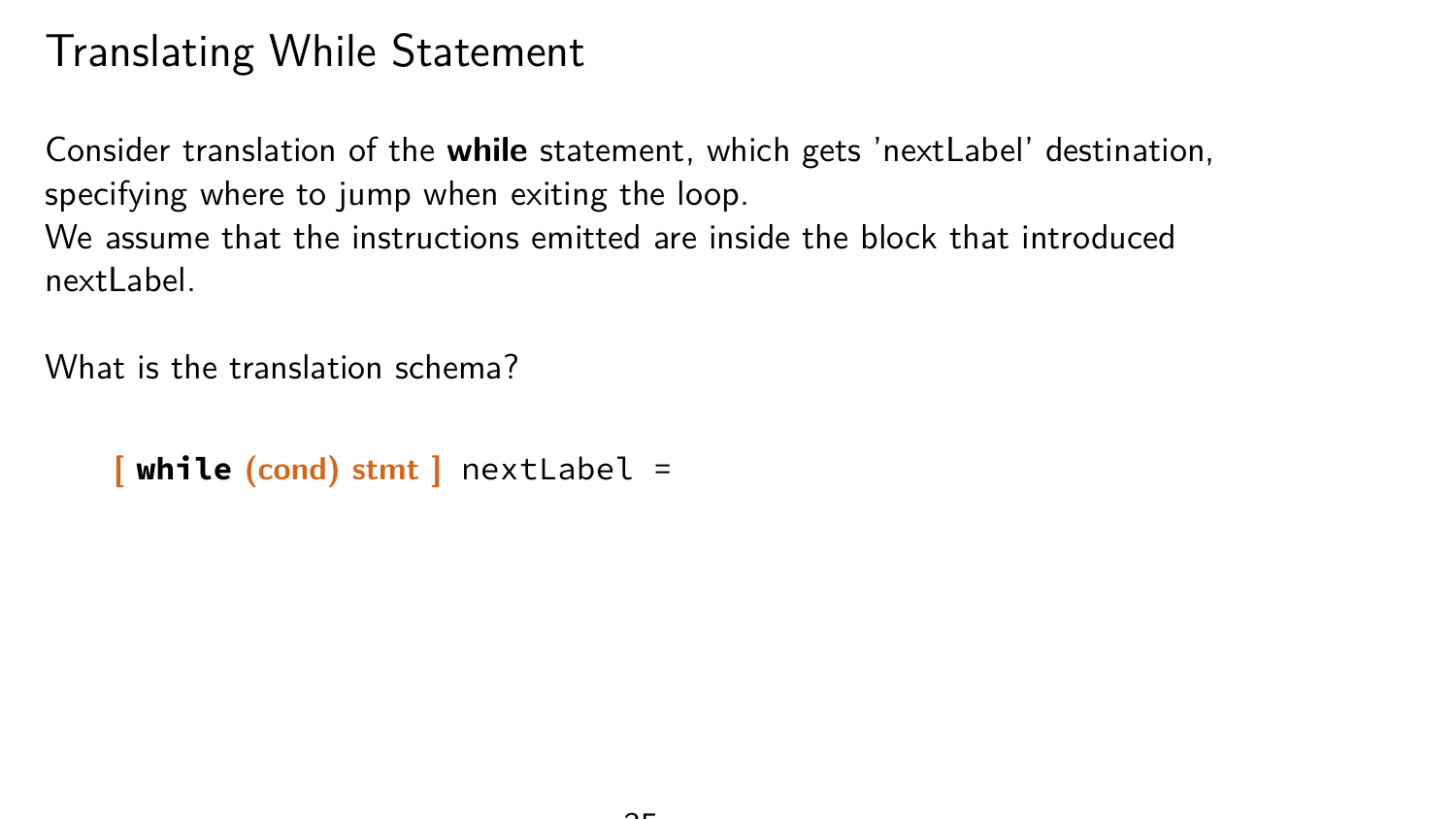# Translating While Statement

Consider translation of the **while** statement, which gets 'nextLabel' destination, specifying where to jump when exiting the loop. We assume that the instructions emitted are inside the block that introduced nextLabel.

What is the translation schema?

```
[ while (cond) stmt ] nextLabel =
 loop startLabel
  block bodyLabel
    branch(cond, bodyLabel, nextLabel)
  end // bodyLabel
  [ stmt ] startLabel
 end
```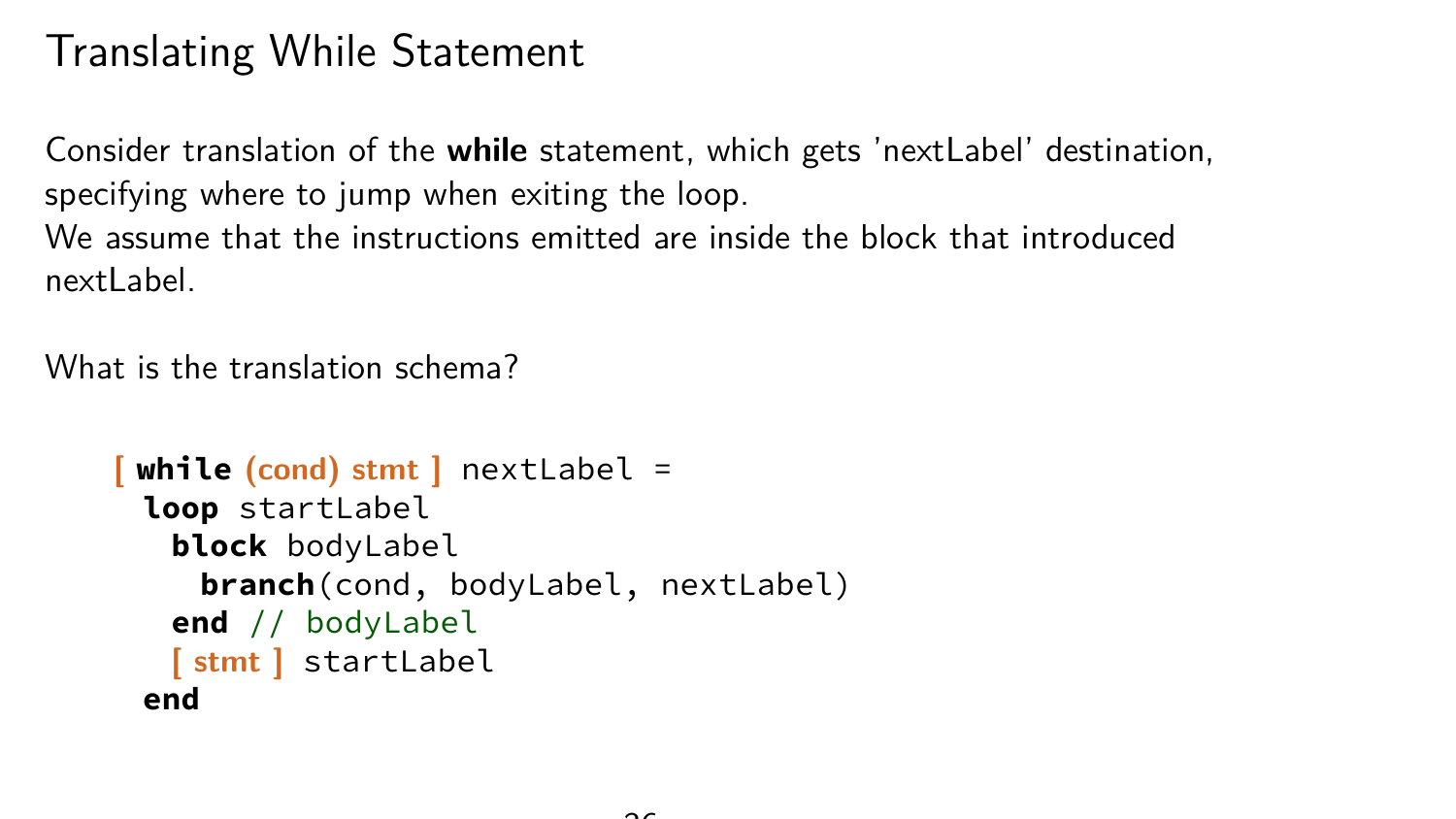#### break Statement

In many languages, a break statement can be used to exit from the loop. For example, it is possible to write code such as this:

```
while (cond1) {
 code1
 if (cond2) break;
 code2
}
```
Loop executes code1 and checks the condition cond2. If condition holds, it exists. Otherwise, it continues and executes code2 and then goes to the beginning of the loop, repeating the process.

Give translation scheme for this loop construct and explain how the translation of other constructs needs to change.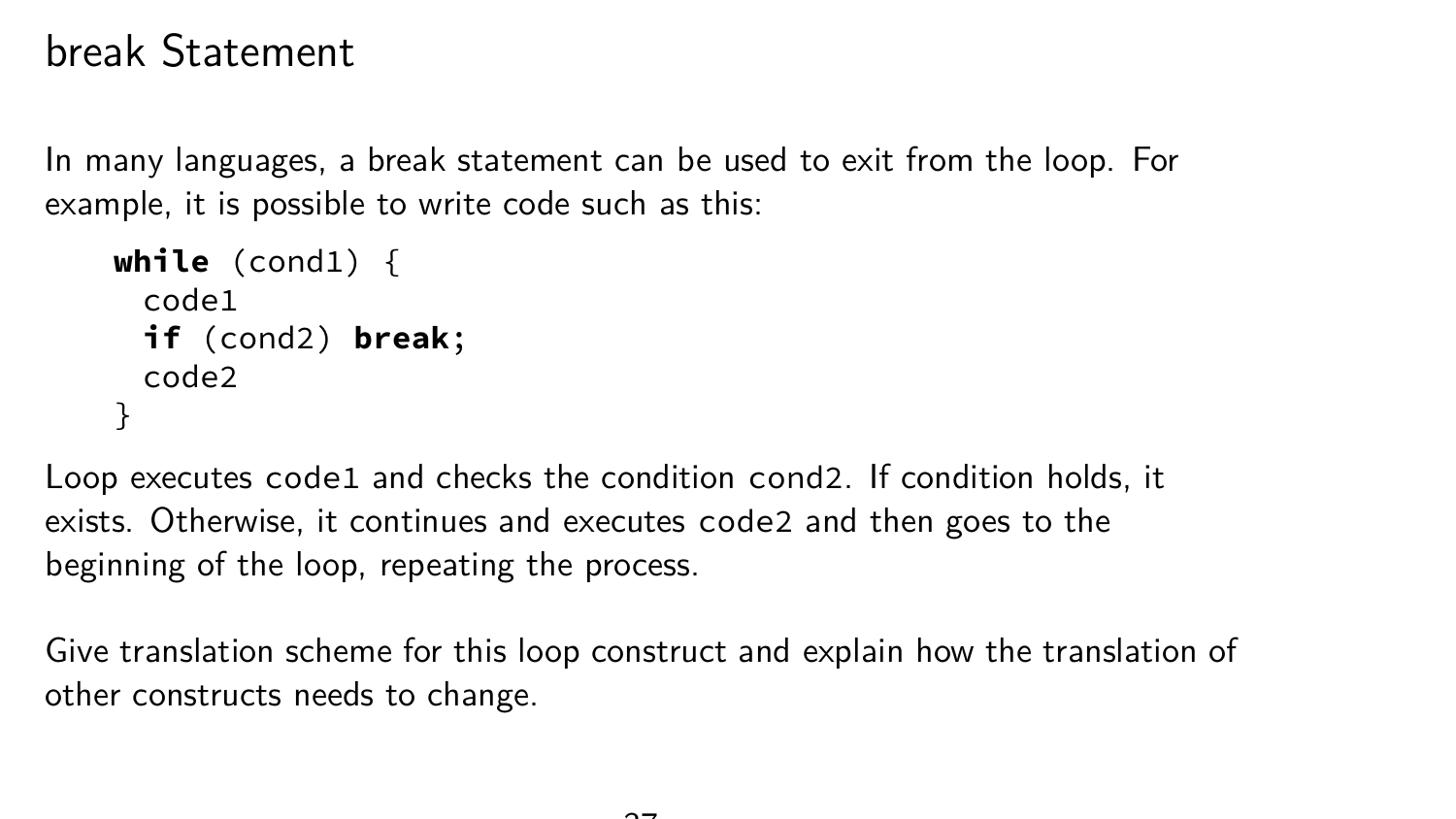### break Statement - Propagating Exit Label

For a **break** statement to know where to jump, it needs to be given a label indicating the exit of the loop. When we translate a statement (such as **if**) potentially containing **break**, the translation of this statement needs both the parameter to pass on to **break** as well as the parameter to jump to during normal execution. Therefore, each statement needs two destination parameters: the 'nextLabel' and the 'loopExit' label. For example,

**[ if (cond) thenC else elseC ]** nextL loopExitL =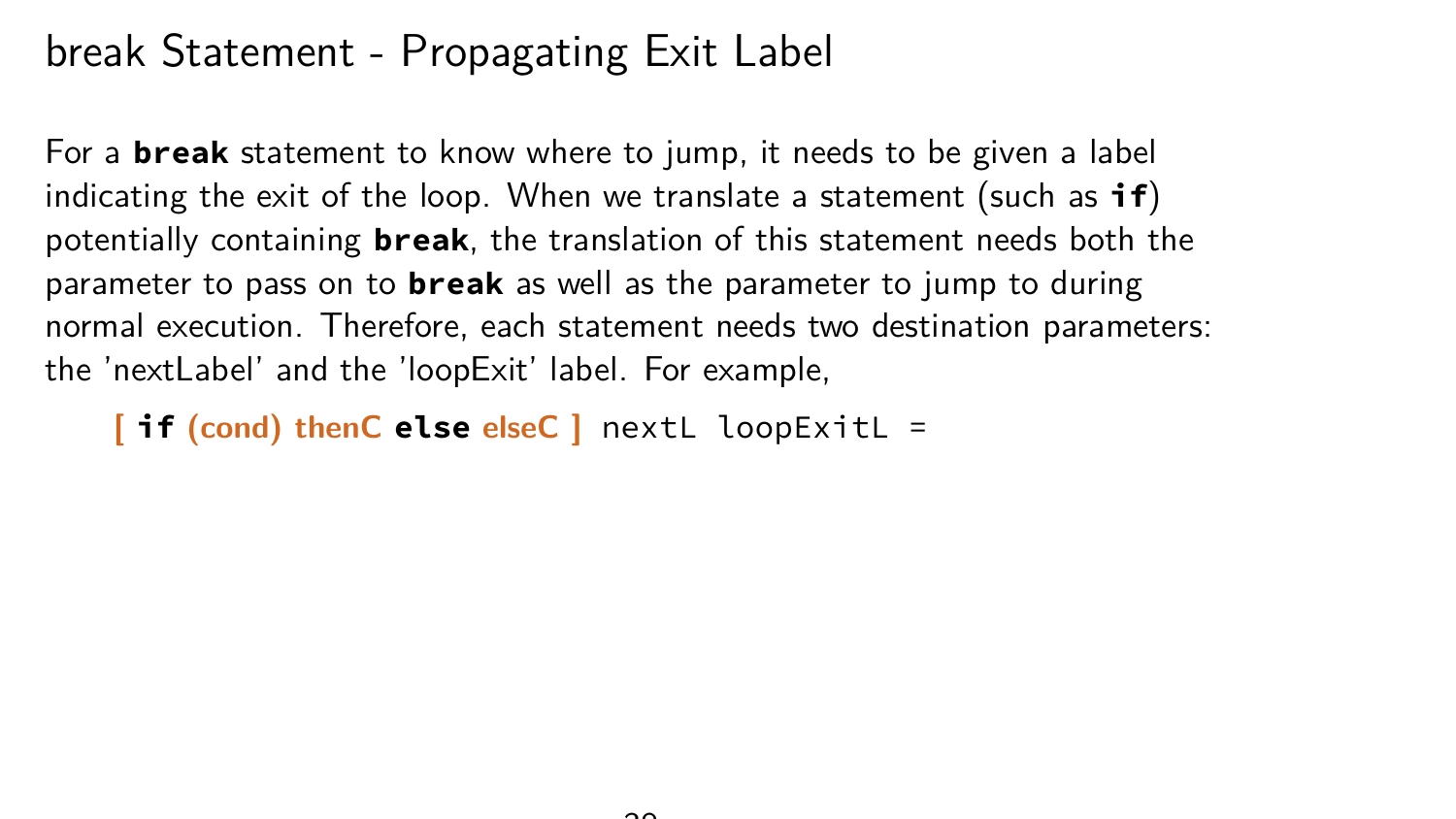### break Statement - Propagating Exit Label

For a **break** statement to know where to jump, it needs to be given a label indicating the exit of the loop. When we translate a statement (such as **if**) potentially containing **break**, the translation of this statement needs both the parameter to pass on to **break** as well as the parameter to jump to during normal execution. Therefore, each statement needs two destination parameters: the 'nextLabel' and the 'loopExit' label. For example,

```
[ if (cond) thenC else elseC ] nextL loopExitL =
 block elseL
   block thenL
    branch(cond, thenL, elseL)
   end // thenL
   [thenC] nextL loopExitL
 end // elseL
 [elseC] nextL loopExitL
```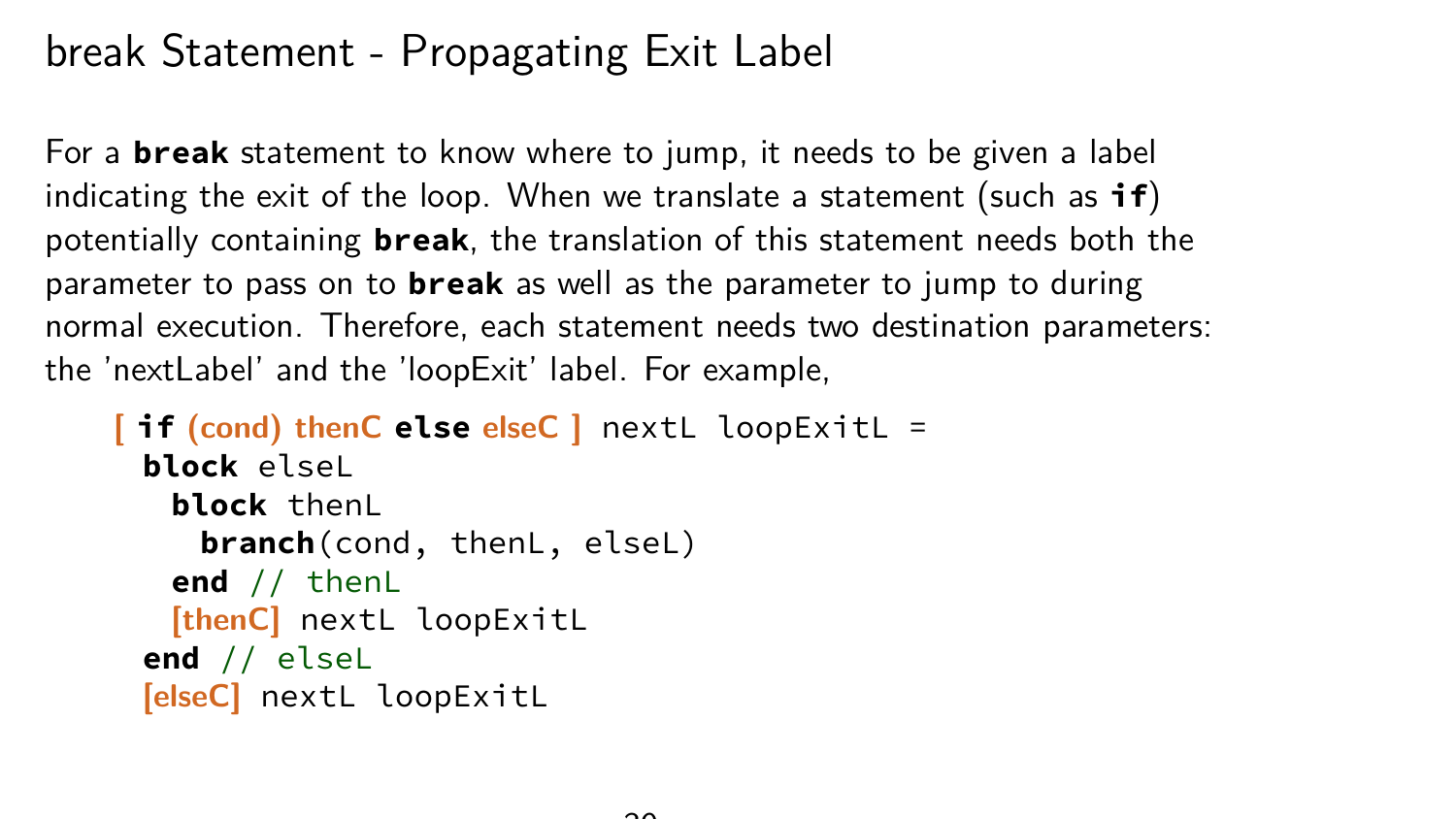Translating **break**:

```
[ break ] nextLabel loopExitLabel =
```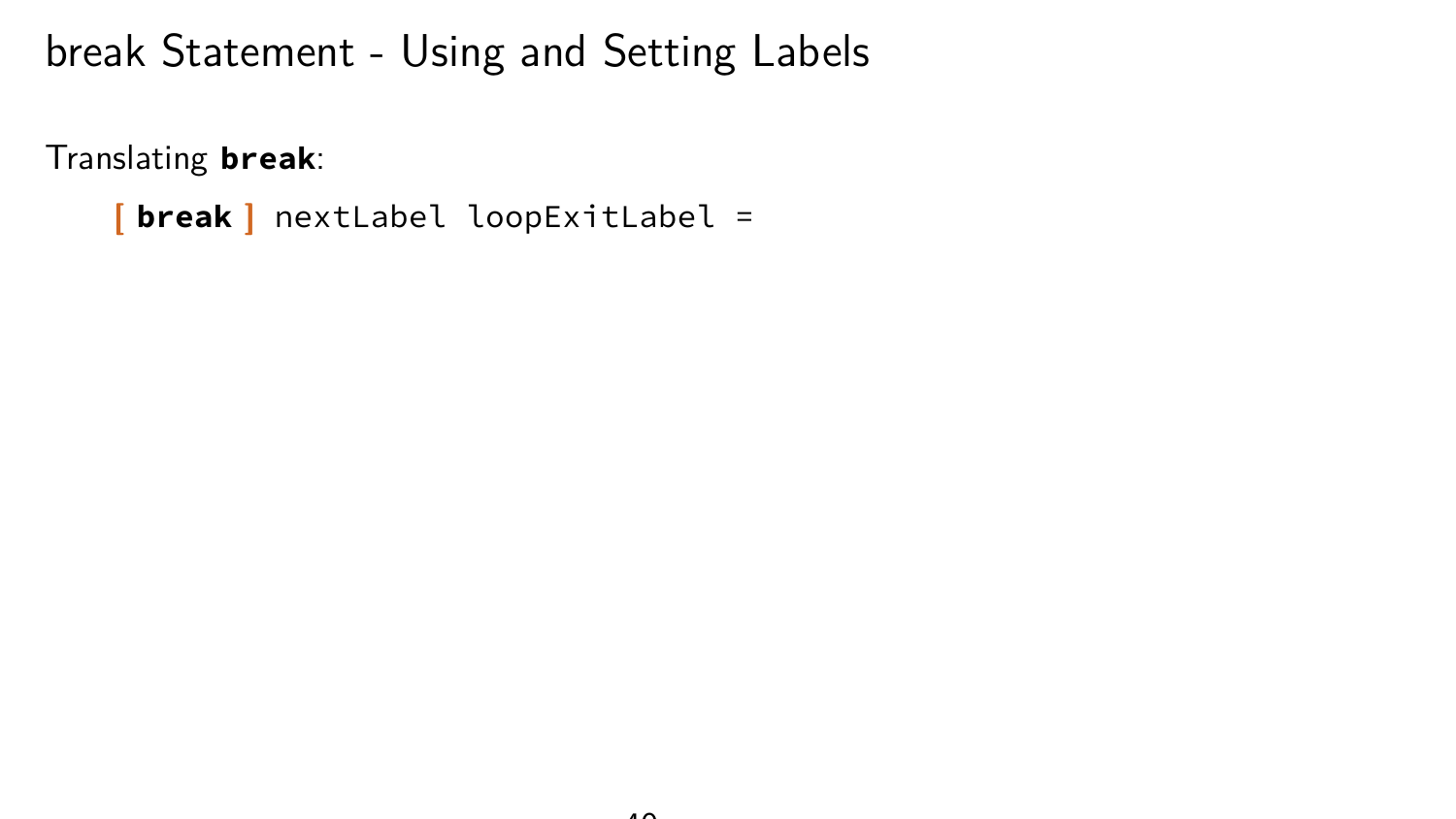Translating **break**:

**[ break ]** nextLabel loopExitLabel = **br** loopExitLabel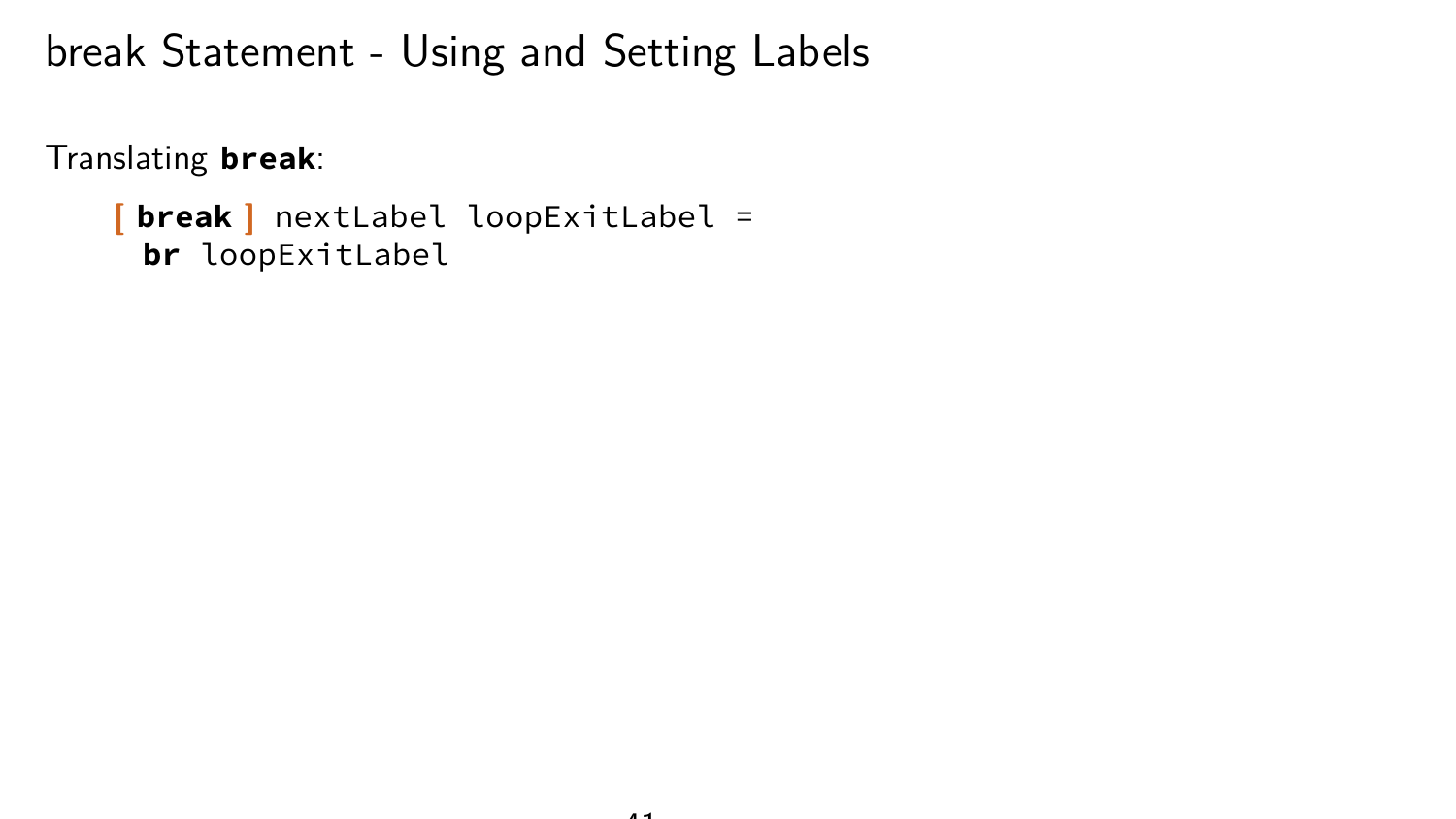Translating **break**:

```
[ break ] nextLabel loopExitLabel =
 br loopExitLabel
```
Translating while:

**[ while (cond) stmt ]** nextLabel loopExitLabel =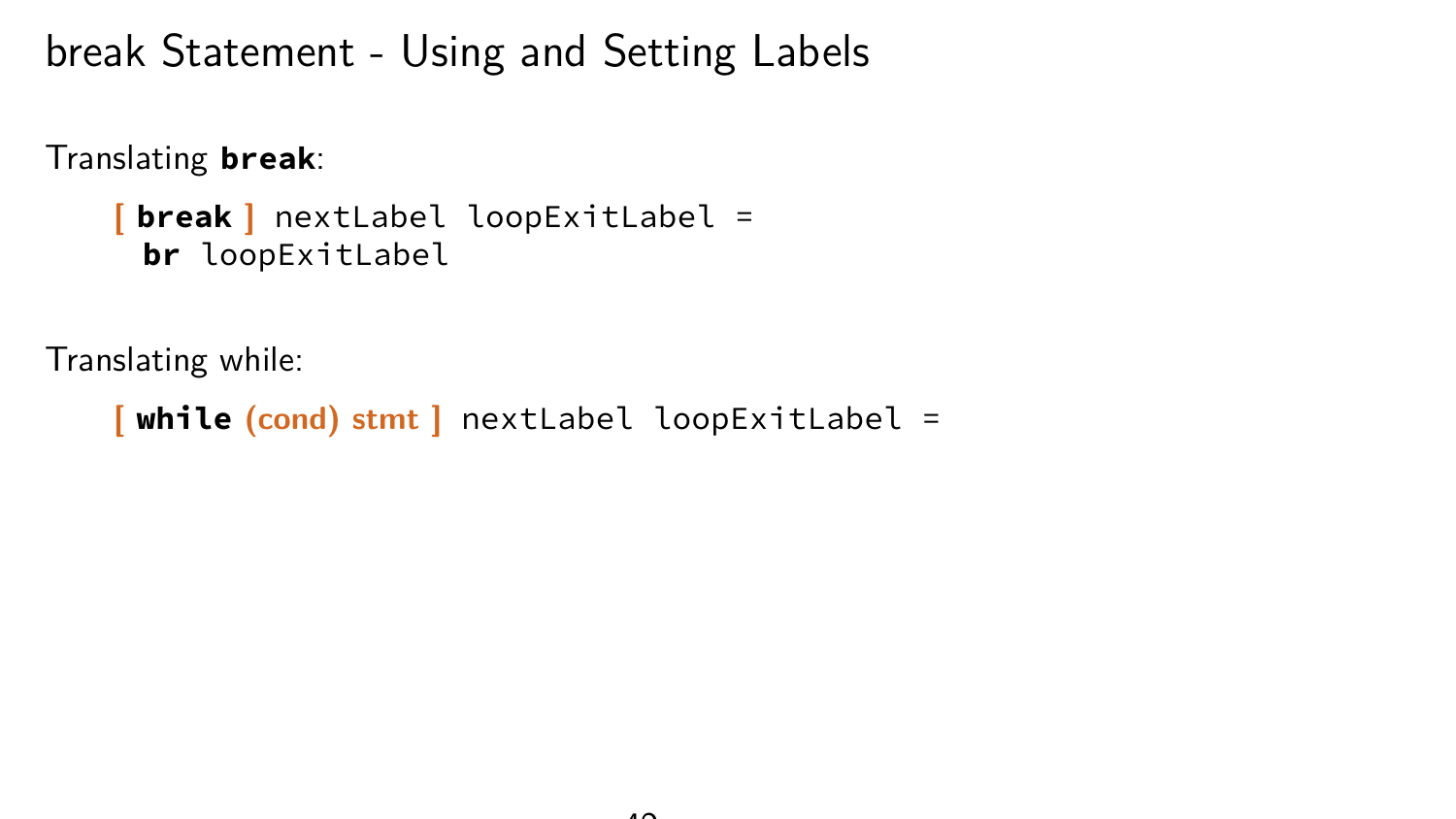Translating **break**:

```
[ break ] nextLabel loopExitLabel =
 br loopExitLabel
```
Translating while:

```
[ while (cond) stmt ] nextLabel loopExitLabel =
 loop startLabel
  block bodyLabel
    branch(cond, bodyLabel, nextLabel)
   end // bodyLabel
   [ stmt ]
```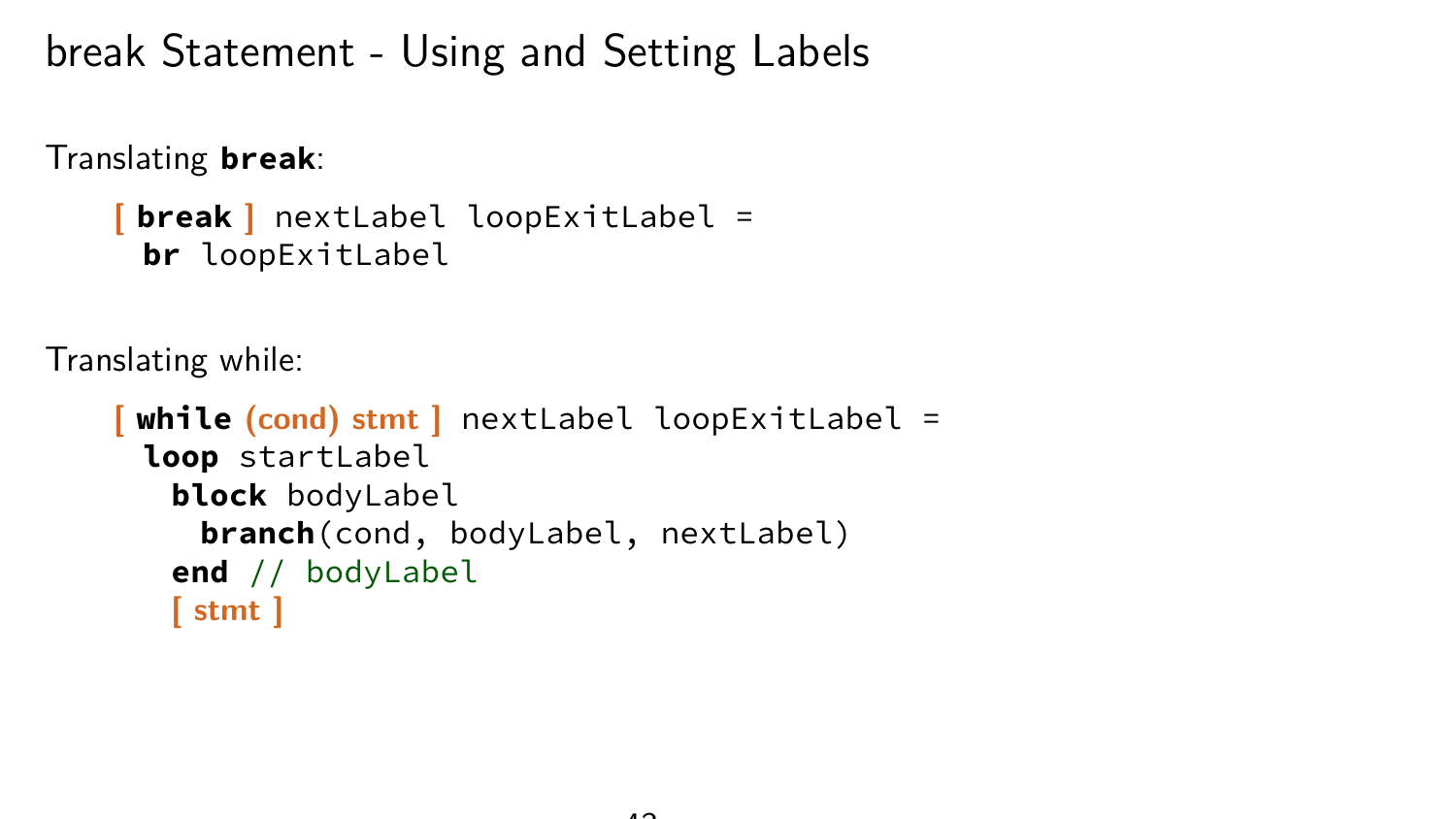Translating **break**:

```
[ break ] nextLabel loopExitLabel =
 br loopExitLabel
```
Translating while:

```
[ while (cond) stmt ] nextLabel loopExitLabel =
 loop startLabel
  block bodyLabel
    branch(cond, bodyLabel, nextLabel)
   end // bodyLabel
   [ stmt ] startLabel
```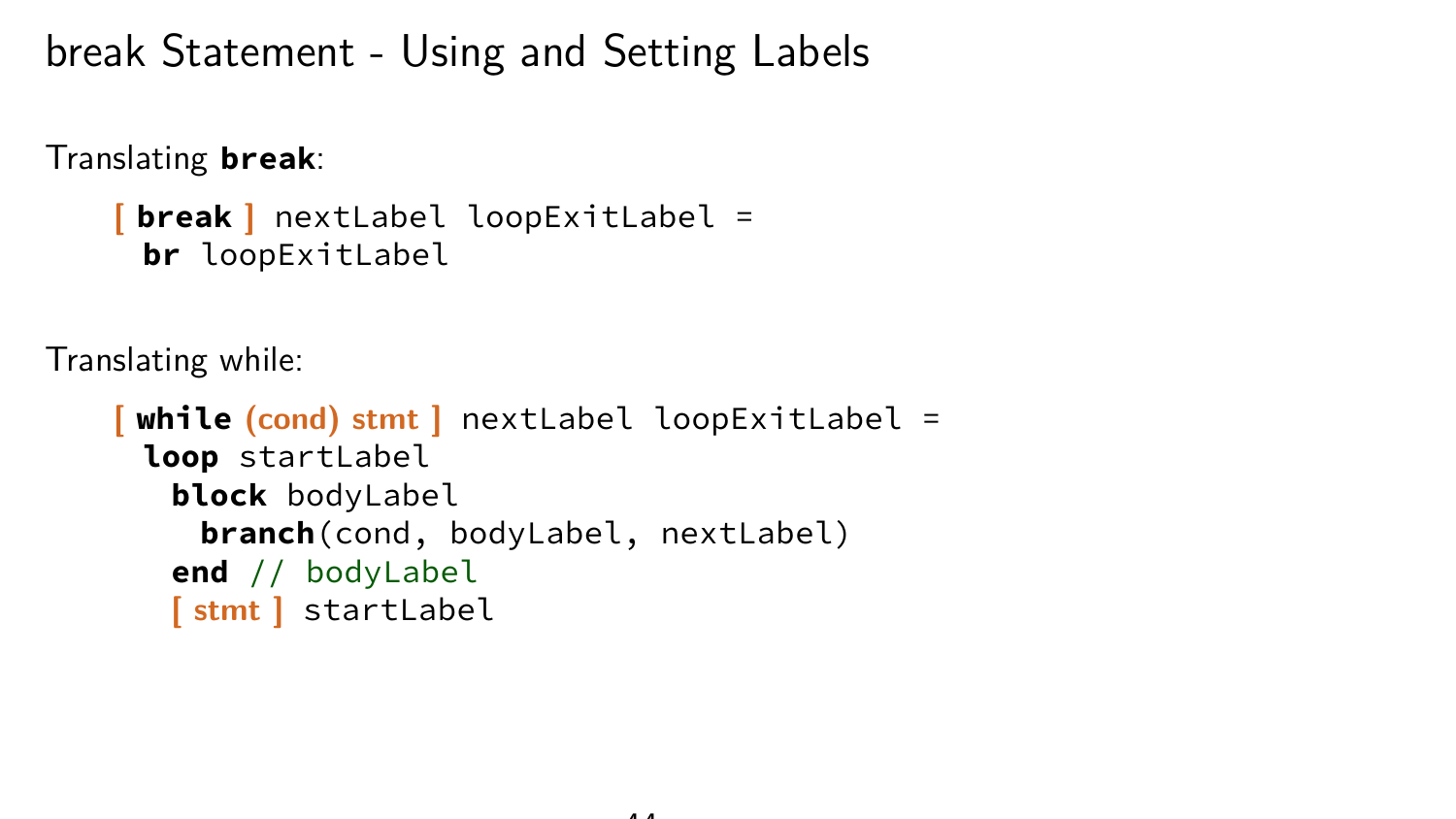Translating **break**:

```
[ break ] nextLabel loopExitLabel =
 br loopExitLabel
```
Translating while:

```
[ while (cond) stmt ] nextLabel loopExitLabel =
 loop startLabel
  block bodyLabel
    branch(cond, bodyLabel, nextLabel)
   end // bodyLabel
   [ stmt ] startLabel nextLabel
 end
```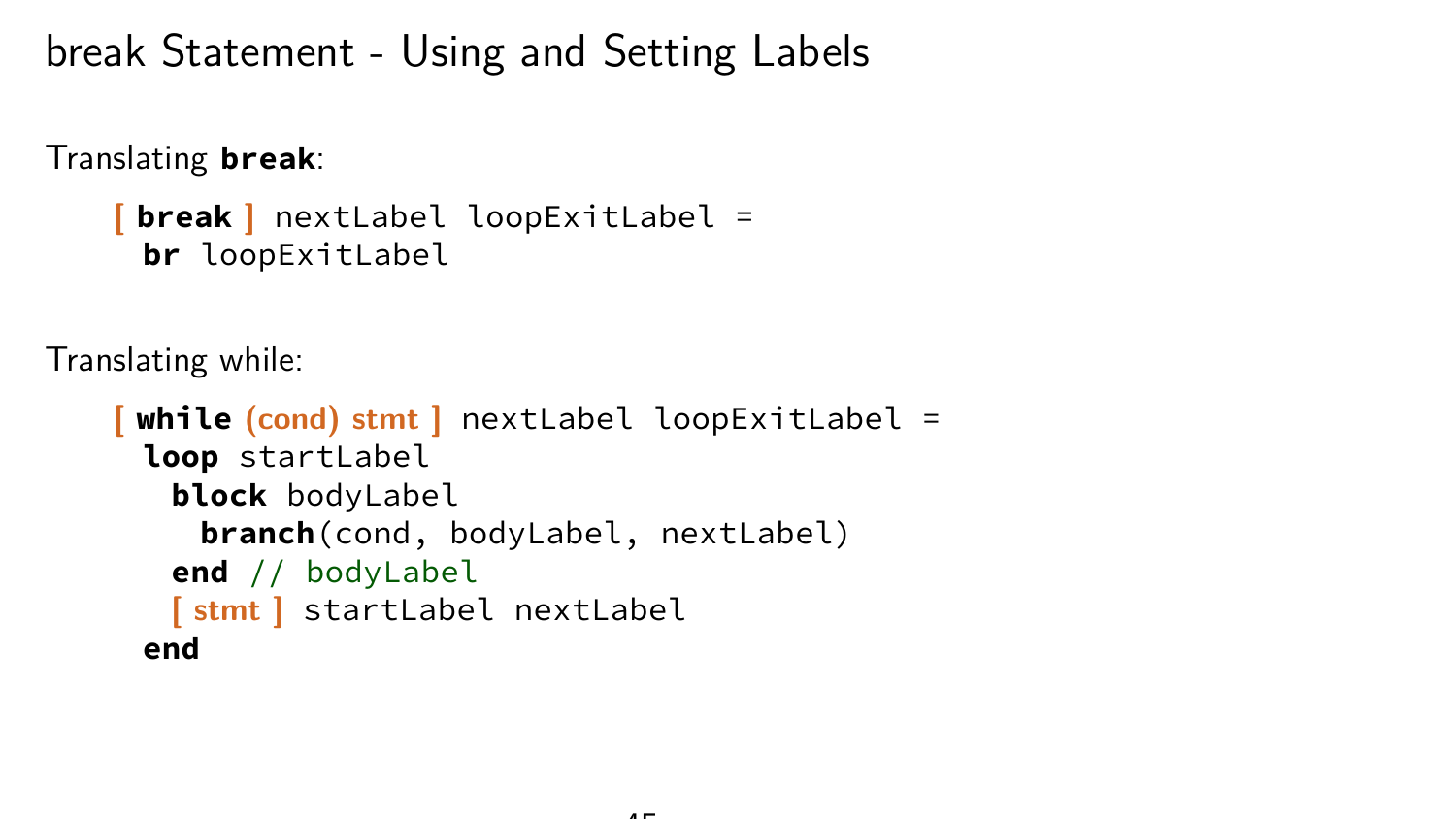Translating **break**:

```
[ break ] nextLabel loopExitLabel =
 br loopExitLabel
```
Translating while:

```
[ while (cond) stmt ] nextLabel loopExitLabel =
 loop startLabel
   block bodyLabel
    branch(cond, bodyLabel, nextLabel)
   end // bodyLabel
   [ stmt ] startLabel nextLabel
 end
```
What if we want to have **continue** that goes to beginning of the loop?